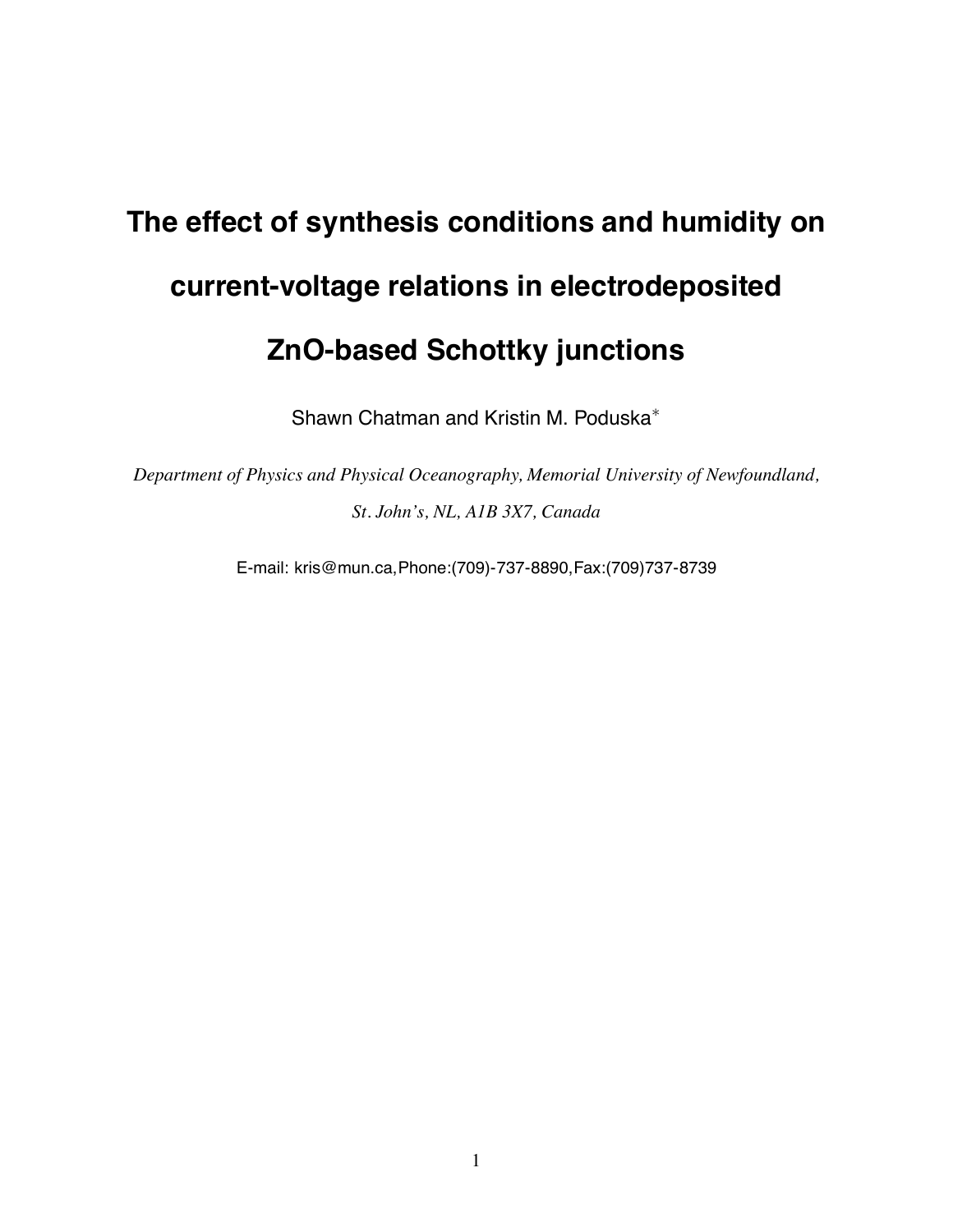#### **Abstract**

Electrochemically produced ZnO/metal rectifying (Schottky) junctions can exhibit consistent barrier heights and high rectifying ratios when prepared using optimized electrolyte *p*H (6.5) and applied voltage (≤-1.1 V *vs*. Ag/AgCl) conditions. An increase in soft breakdown for more acidic deposition electrolytes (*p*H 4) correlates with a diminished preferred orientation in the resulting ZnO electrodeposit. Forward-biased junctions exposed to increased relative humidities show increased current as a result of protonic conduction from water hydrolysis at the ZnO/air interface. At moderate to high relative humidities (50−85% RH), hydrophobic coatings improve the quality of the rectifying response by changing the wetting properties of the ZnO surface. Our findings suggest that electrodeposition, in conjunction with post-deposition surface coatings, can offer improved functionality for electron transport materials in wet or humid environments.

**Keywords:** metal oxides, rectifying junctions, electrodeposition, electrical resistivity, X-ray diffraction, hydrophobic surfaces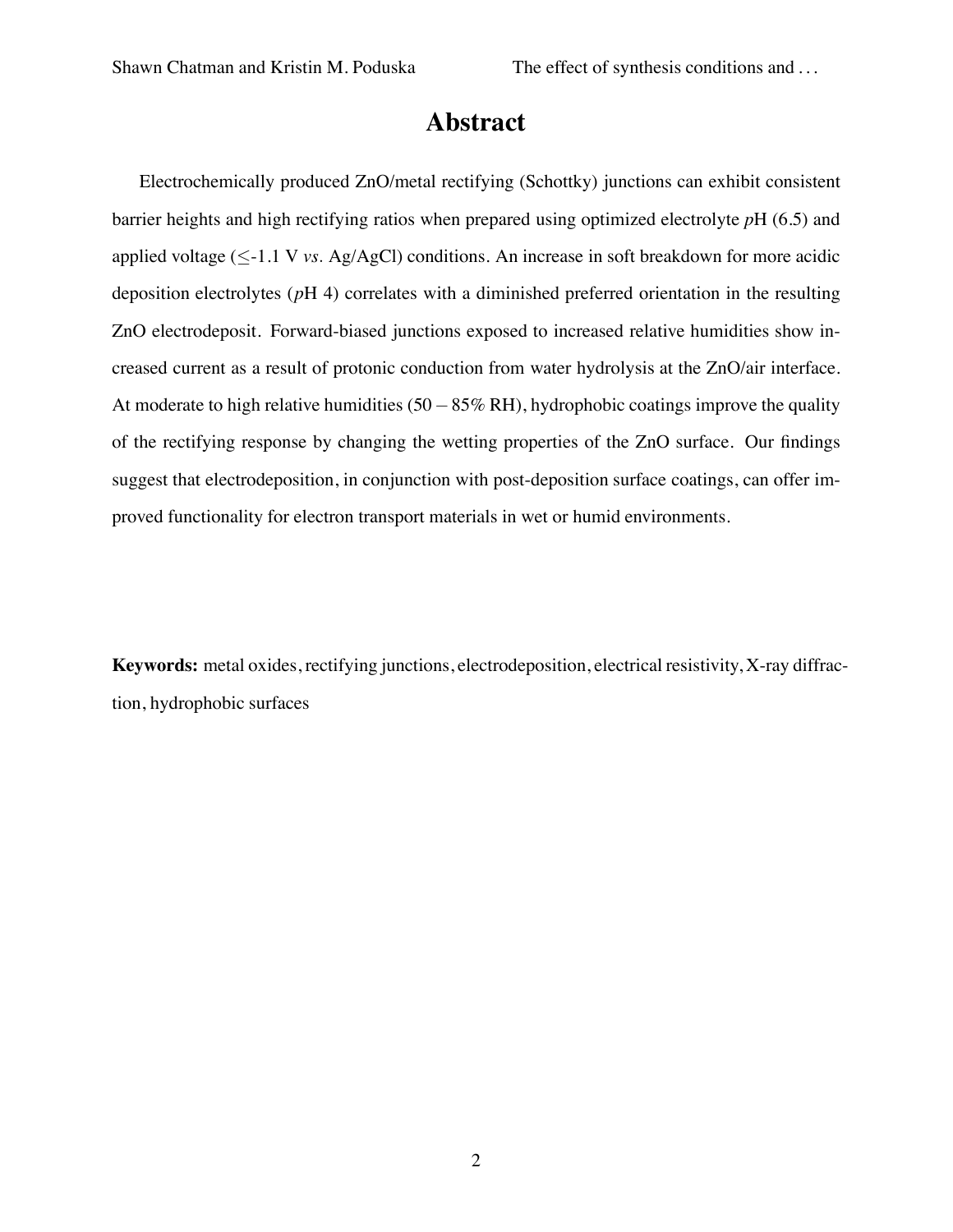#### **Introduction**

Ceramic semiconducting materials exhibit electrical and optical characteristics that can be utilized in a range of electronic devices, so it is of great technological importance to control electron transport to and through such materials. A prime example is ZnO, which is a well-known semiconductor<sup>1</sup> that shows promise in electronic device applications ranging from transparent transistors<sup>2,3</sup> to chemical sensors.4–6 ZnO can manifest humidity-related changes in its electronic properties such as resistivity, rectification, and capacitance.<sup>5,7,8</sup> Different mechanisms to explain the origin of humidity effects for metal oxide materials have been proposed, including temperature-dependent or voltage-dependent chemisorption.<sup>7,9–11</sup> Here we show that electrochemically prepared ZnO rectifying (Schottky) junctions have current-voltage relationships that are influenced by relative humidity changes at ambient temperatures due to a water electrolysis mechanism,  $12,13$  and that their responses can be qualitatively changed by varying electrolyte *p*H during electrodeposition or by adding post-deposition coatings. These findings highlight the effect that wet or humid environments can have on electron transport materials.

The relationship between humidity and electron transport in ZnO has been investigated in diverse contexts. For example, ZnO has been widely studied as a ceramic material for humidity sensing applications.5,7,8,10 When used in rectifying *pn* heterojunction humidity sensors, it has been proposed that the electrolytic decomposition of water at the junction continually refreshes the surface to prolong device operation.<sup>13</sup> In contrast, other studies have shown that electrolysis of condensed water can contribute to undesirable degradation in  $ZnO$ -based varistors<sup>14</sup> that are exposed to water vapor during the course of their normal operation.

ZnO-based Schottky junctions are typically fabricated using high temperature, high vacuum, or sol-gel processes.<sup>7–9</sup> Our alternative approach is to use electrochemical deposition to form the rectifying junction. Electrodeposition is a technique that has been used to make  $ZnO$  thin films,  $15-19$ but reports of its electrical resistivity have more often been associated with its function in multilayer systems<sup>20–23</sup> rather than ZnO alone.<sup>24</sup> Furthermore, none have investigated the impact of humidity changes on electrical responses in electrodeposited ZnO, despite the fact that this synthe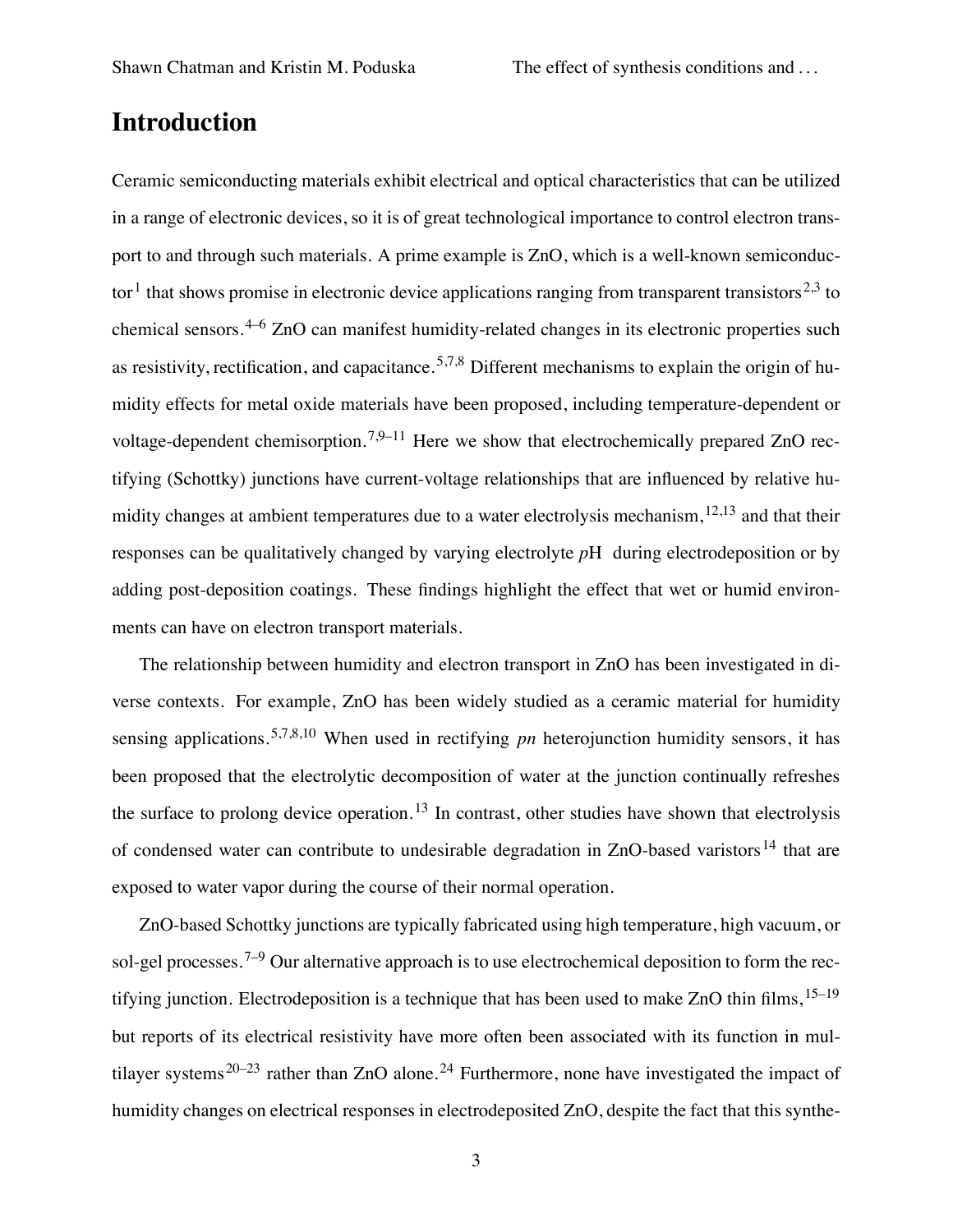sis method offers options for controlled deposit epitaxy and porosity.<sup>17–19</sup>

#### **Experimental methods**

#### **ZnO electrosynthesis**

We electrodeposited thin films of  $ZnO$  by modifying<sup>19</sup> an existing procedure based on nitrate reduction in aqueous electrolytes.<sup>15</sup> Yoshida *et al.* have reported that the formation of ZnO in this process is due to a multi-step precipitation/reduction reaction at the working electrode surface,<sup>16</sup> as shown in Equations 1 and 2.

$$
NO_3^- + H_2O + 2e^- \rightarrow NO_2^- + 2OH^-
$$
 (1)

$$
Zn^{2+} + 2OH^- \rightarrow Zn(OH)_2 \rightarrow ZnO + H_2O
$$
 (2)

 $Zn^{2+}$  ions adsorbed on the working electrode surface facilitate the reduction of nitrate to nitrite, producing excess hydroxide ions and increasing the local *p*H. This *p*H increase allows the formation of  $Zn(OH)$ <sub>2</sub> on the surface of the working electrode, which spontaneously decomposes to  $ZnO$ at temperatures above  $50^{\circ}$ C.<sup>16,18</sup>

Previous work from our group addressed the synthesis conditions required for ZnO electrodeposits displaying either ohmic or rectifying contacts with the underlying conducting metal substrates.<sup>24</sup> In the present work, we identify an expanded range of deposition conditions that can be used to synthesize rectifying ZnO contacts – with dramatically improved performance – by adjusting electrolyte *p*H. Samples were deposited at potentials ranging from –2.0 V to –0.7 V *vs*. an Ag/AgCl reference, from an electrolyte of  $0.01$  M Zn(NO<sub>3</sub>)<sub>2</sub> (ACS reagent grade, SCP Science) in ultrapure water (18.2 MΩ·cm, Barnstead Nanopure), using NaOH or HCl to adjust the *p*H between 4.0 and 7.0. Mechanically polished stainless steel (316 series) substrates were cleaned by ultrasonication prior to use.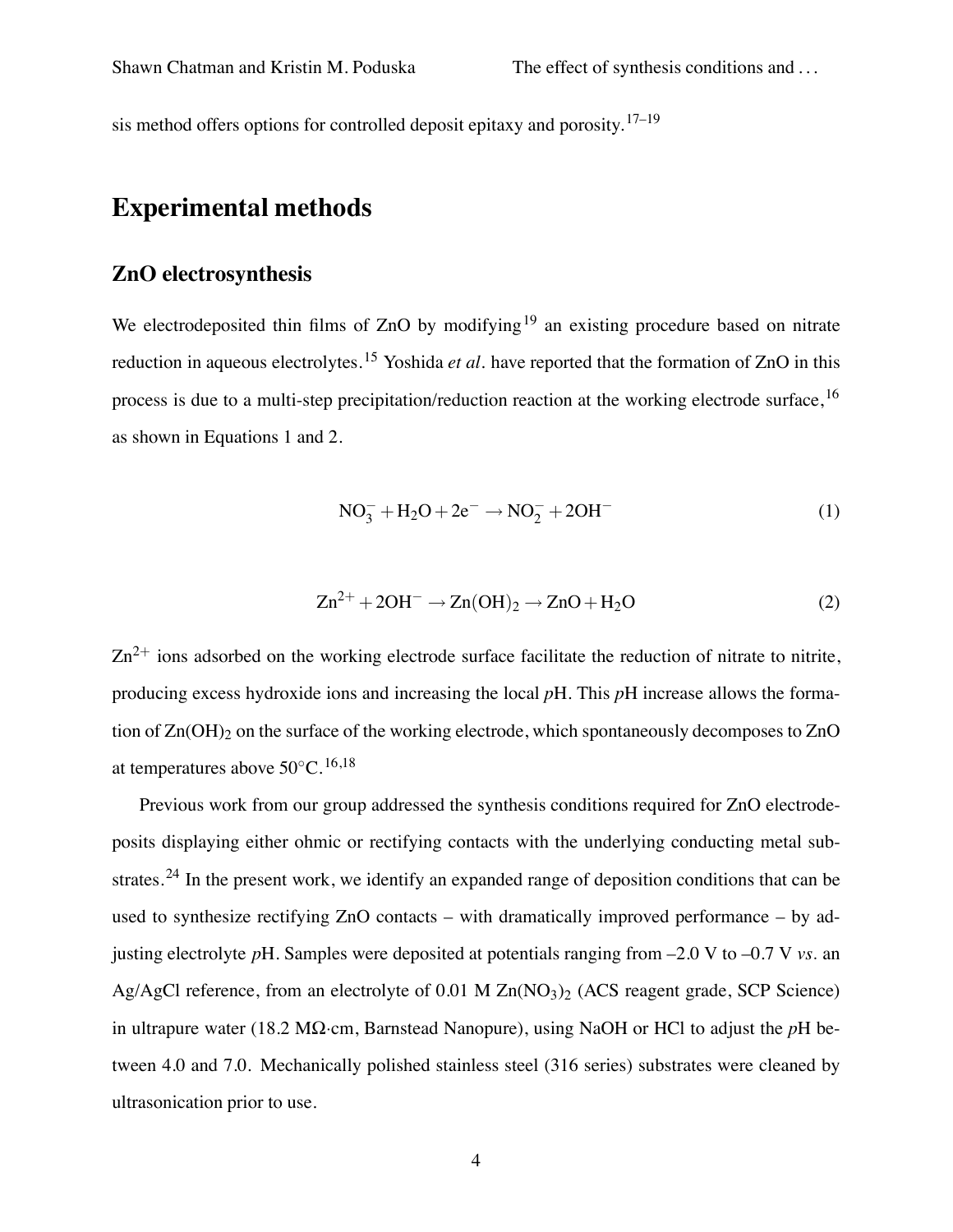#### **Characterization**

X-ray diffraction (XRD) data were collected with a Debye-Scherrer powder diffractometer (Rigaku D/MAX 2200PC) using Cu  $K\alpha$  radiation in the  $\theta - \theta$  geometry. Scan parameters were typically  $20 - 80°$  2θ, at a rate of 6°/min with a step size of 0.03° 2θ. Diffuse reflectance spectroscopy (Ocean Optics USB2000, data not shown) confirmed that all electrodeposited samples showed well-defined optical absorption edges corresponding to bandgap energies consistent with ZnO (3.2- 3.3 eV).<sup>1</sup> Scanning electron microscopy (FEI Quanta 400) provided cross-sectional views of the electrodeposits to assess thickness uniformity, and qualitative elemental composition comparisons among different samples were made with a dispersive X-ray (EDX) analytical system (Roëntec). Electrodeposit and post-deposition overcoat thicknesses were measured with an atomic force microscope (Asylum Research MFP-3D).

#### **Electrical properties**

The current-voltage (*I–V*) characteristics of electrodeposits were collected with either a Hokuto Denko HA 501 potentiostat or a Keithley 2100 Sourcemeter under varying humidity conditions. Relative humidity was controlled using a sealable plastic cell with adjustable vents. Dessicant and water vapor were used to adjust the relative humidity of the cell between 15 and 85% ( $\pm$ 7%). All DC data were were collected and analyzed with LabVIEW (National Instruments, customized in-house). Electrical connections to the samples involved low-resistance ( $< 1 \Omega$ ) ohmic stainless steel or aluminum compression contacts. Contact areas ( $\sim$  4 mm<sup>2</sup>) were large compared to individual crystallite sizes (typically 100–1000 nm in diameter), so we assume that all electrical measurements involved conduction through and/or across many ZnO grains.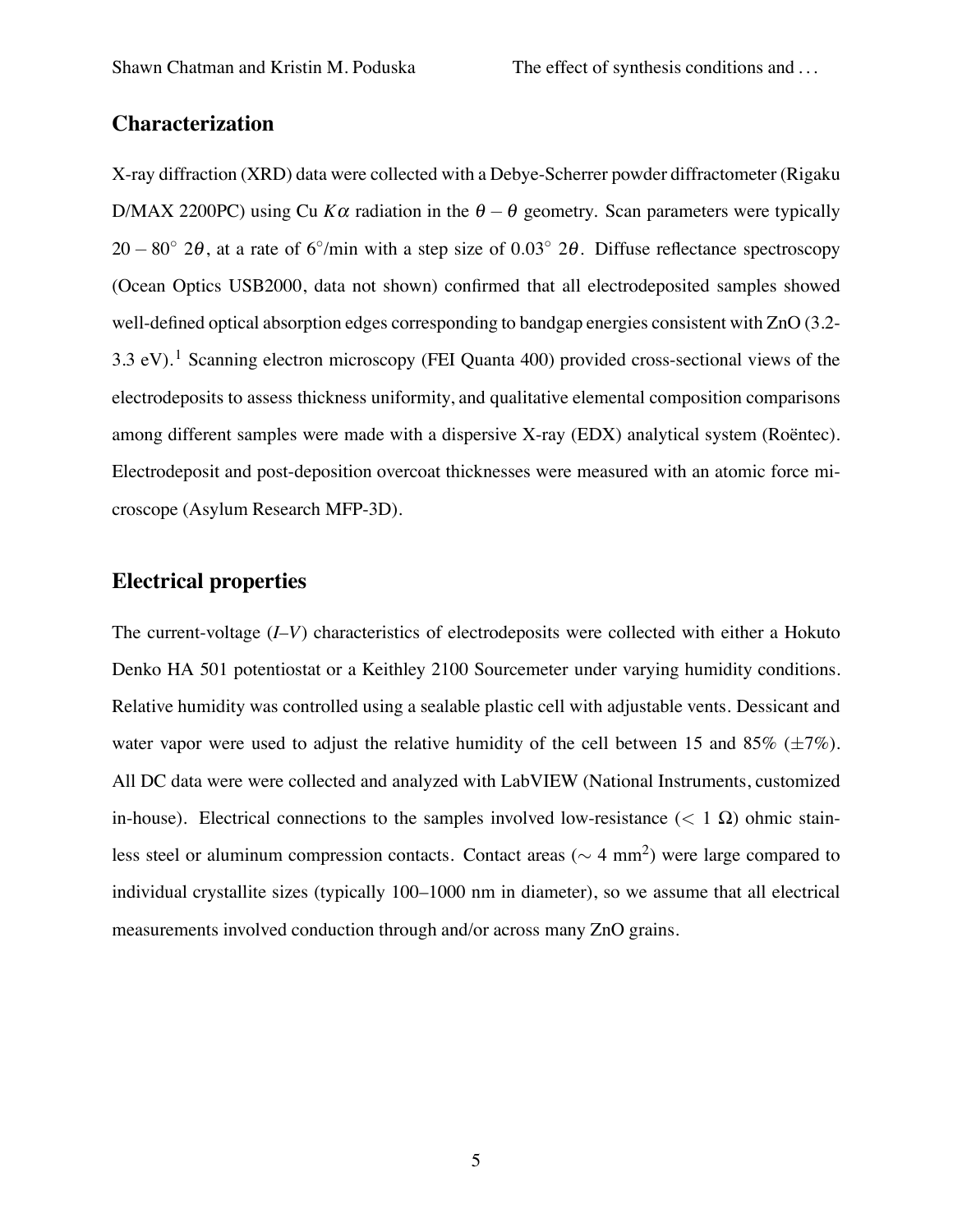#### **Results and Discussion**

#### **Electrodeposit characterization**

XRD data from electrodeposits (Figure 1) were compared with standard diffraction data for hexagonal ZnO (JCPDS 36-1451) and zinc metal (JCPDS 04-0831).<sup>25</sup> All observed peaks can be indexed to either ZnO or the substrate. However, the presence or absence of Zn metal is difficult to confirm definitively from XRD data because two of the strongest Zn Bragg reflections would appear near (and overlap with) the ZnO (101) and substrate peaks.



Figure 1: Representative indexed XRD patterns from thin films  $(1.0 \pm 0.2 \mu m)$  thickness) of ZnO prepared by deposition from electrolytes with different bulk *p*H values. Lattice constant refinements of the indexed peaks yield excellent agreement with  $ZnO$  (JCPDS #36-1451).<sup>25</sup> Bragg peaks due to the stainless steel substrates are marked with an asterisk (\*).

Although the electrodeposits appear to be phase-pure based on XRD data, investigations of the ZnO/substrate interface suggest that compositional differences do exist. To facilitate SEM and EDX investigations, the substrate-supported electrodeposits were coated with epoxy and then immersed in liquid nitrogen to separate the ZnO from the steel substrate, allowing for comparative analysis at both the ZnO/air and the ZnO/substrate interfaces. Differences in the contrast of backscattered electron images from the two ZnO interfaces, in conjunction with elemental composition information from complementary EDX measurements, suggest that there is a higher Zn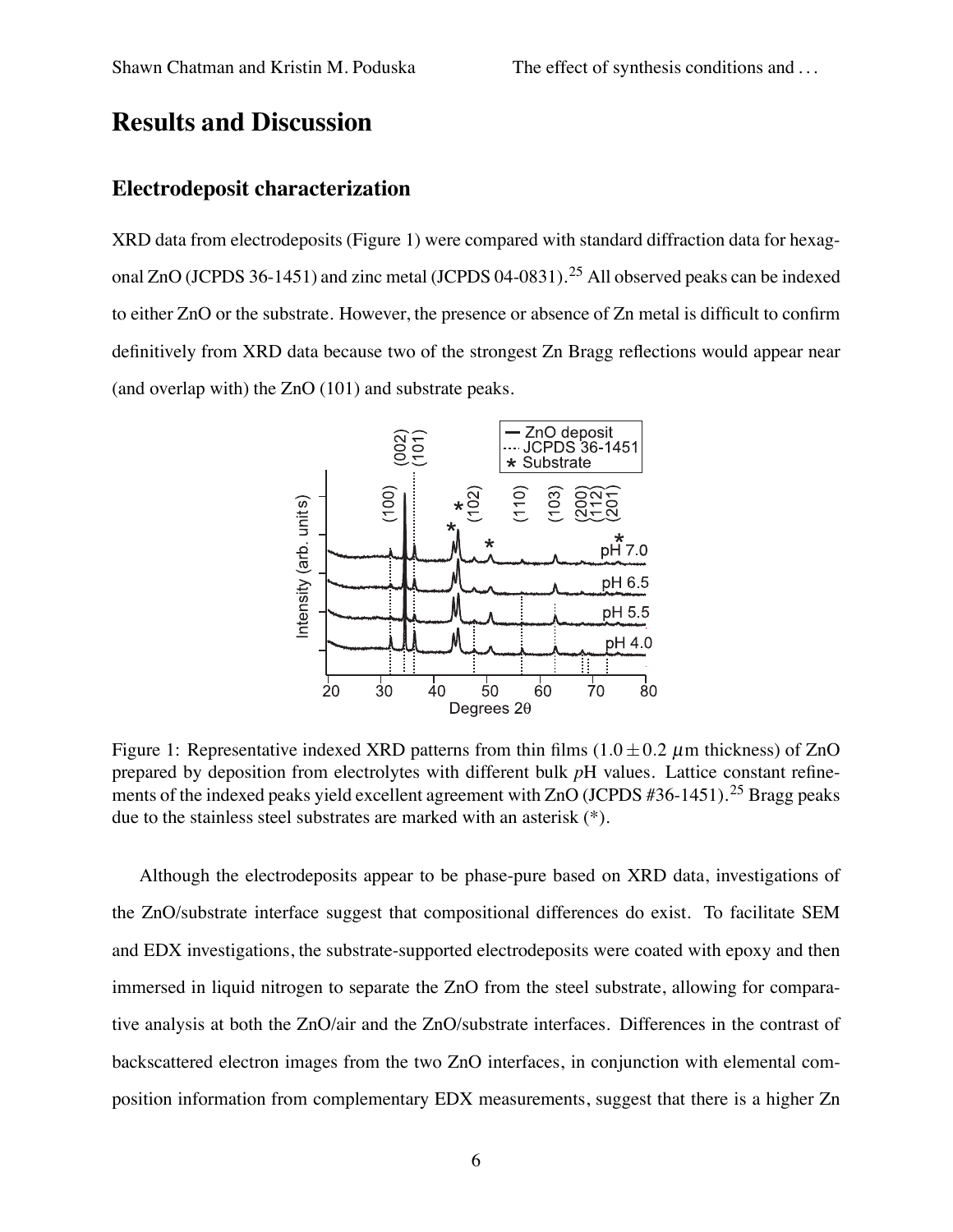content at the ZnO/substrate interface. We note that high Zn content at this interface coincides with rectifying current-voltage responses, described in more detail elsewhere.<sup>24</sup>



Figure 2: Representative SEM images showing (a) the top (air interface) of a ZnO electrodeposit, and (b,c) cross-sectional views. This deposit was prepared from an electrolyte with bulk *p*H 5.5 at -1.1 V. The arrows in the top view in (a) show that occasional pinholes in the film exist. The crosssectional view in (b) highlights the polycrystalline grains in the electrodeposit, while (c) shows typical thickness changes across the deposit.

Cross-sectional SEM images (Figure 2b,c) emphasize that electrodeposits are polycrystalline films whose thicknesses vary across the sample (typically 1-3  $\mu$ m). These films are generally continuous, but occasional holes are visible, such as those denoted with arrows in Figure 2a.

#### **Effects of synthesis conditions on rectifying behavior**

The rectifying function of an ideal Schottky junction is based on the relative Fermi energy levels between a *n*-type semiconductor and metal,  $2<sup>6</sup>$  as shown schematically in Figure 3. If, when isolated, the Fermi energy of the semiconductor is higher than that of the metal, then electrons in the semiconductor will move to the lower energy states in the metal to equilibrate the Fermi energies, once contact is established. As a consequence, electrons in the semiconductor encounter a potential barrier, V*Bi*, that limits flow into the metal. This barrier can be reduced by applying a positive voltage to the metal to enable thermally excited electrons to flow, creating a forward bias current. Conversely, the barrier height can be increased by applying a negative bias voltage to the metal substrate. Ideally, as the negative bias increases, conduction through the junction will approach a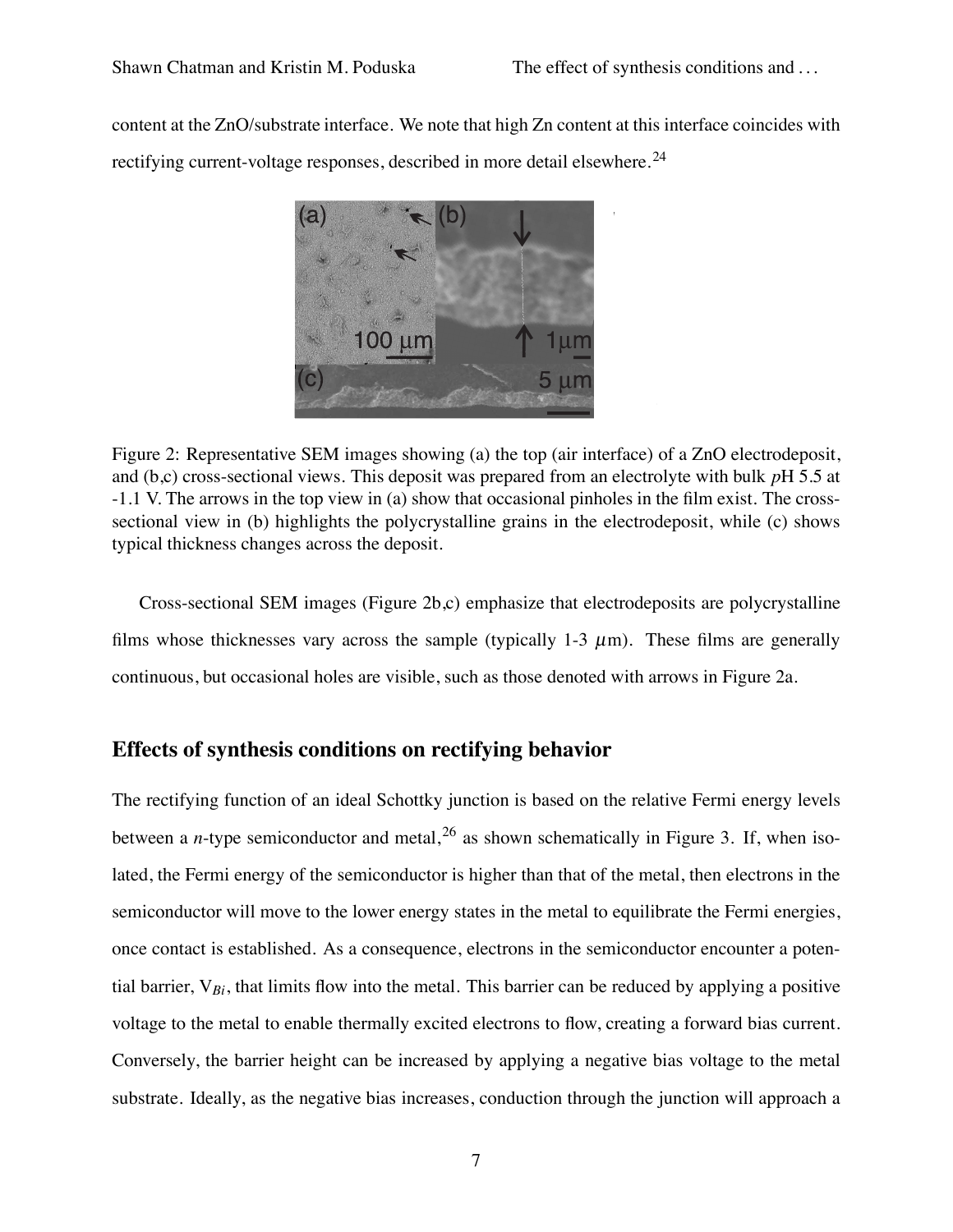

Figure 3: A schematic energy band diagram for (a) isolated metal and *n*-type semiconductor, and (b) a Schottky junction. The work function of the metal  $(\phi_m)$  and the electron affinity of the semiconductor  $(\chi)$  are given relative to vacuum level  $(E_{vacuum})$ . In the *n*-type semiconductor, the Fermi energy  $(E_F)$  is closer to the conduction band energy  $(E_C)$  than the valence band energy  $(E_V)$ . The intrinsic Fermi energy  $(E_{Fi})$  is located mid-way between  $E_C$  and  $E_V$ . (b) Once the metal and semiconductor come into contact, a Schottky barrier  $(\phi_B)$  forms at the interface and the semiconductor bands bend by an amount  $V_{bi}$  over the distance  $x_D$ .

limiting saturation current. In practice, however, very high voltages will cause a reduction in the barrier height leading to non-negligible tunneling current in the reverse direction (soft breakdown).

We analyzed the rectifying responses of electrodeposited ZnO/metal junctions that were prepared at different bulk electrolyte *p*H values and deposition potentials, summarized in Figure 4. Our experiments encompassed the viable *p*H range for the ZnO electroprecipitation reaction: for *pH* values  $\geq$  7, spontaneous precipitation of Zn(OH)<sub>2</sub> interferes with ZnO formation,<sup>18</sup> while  $pH$  values  $\leq$  3.5 yield substantial Zn metal deposition that degrades the integrity of the semiconducting pathway through the sample. Figure 4 shows that ohmic ZnO/substrate contacts form at more positive deposition potentials (with resistances of  $1-10 \Omega$ ), while rectification occurs in samples prepared at more negative deposition potentials (with resistances of  $10^5$ - $10^6$   $\Omega$ ), consistent with earlier findings.<sup>24</sup> There is also an intermediate range of deposition potentials for which either ohmic response or poor rectification (with pronounced soft breakdown) can result; in other words, there is poor selectivity between linear and rectifying behaviors for these deposition potentials. Nevertheless, the current-voltage response of any single sample is repeatable and does not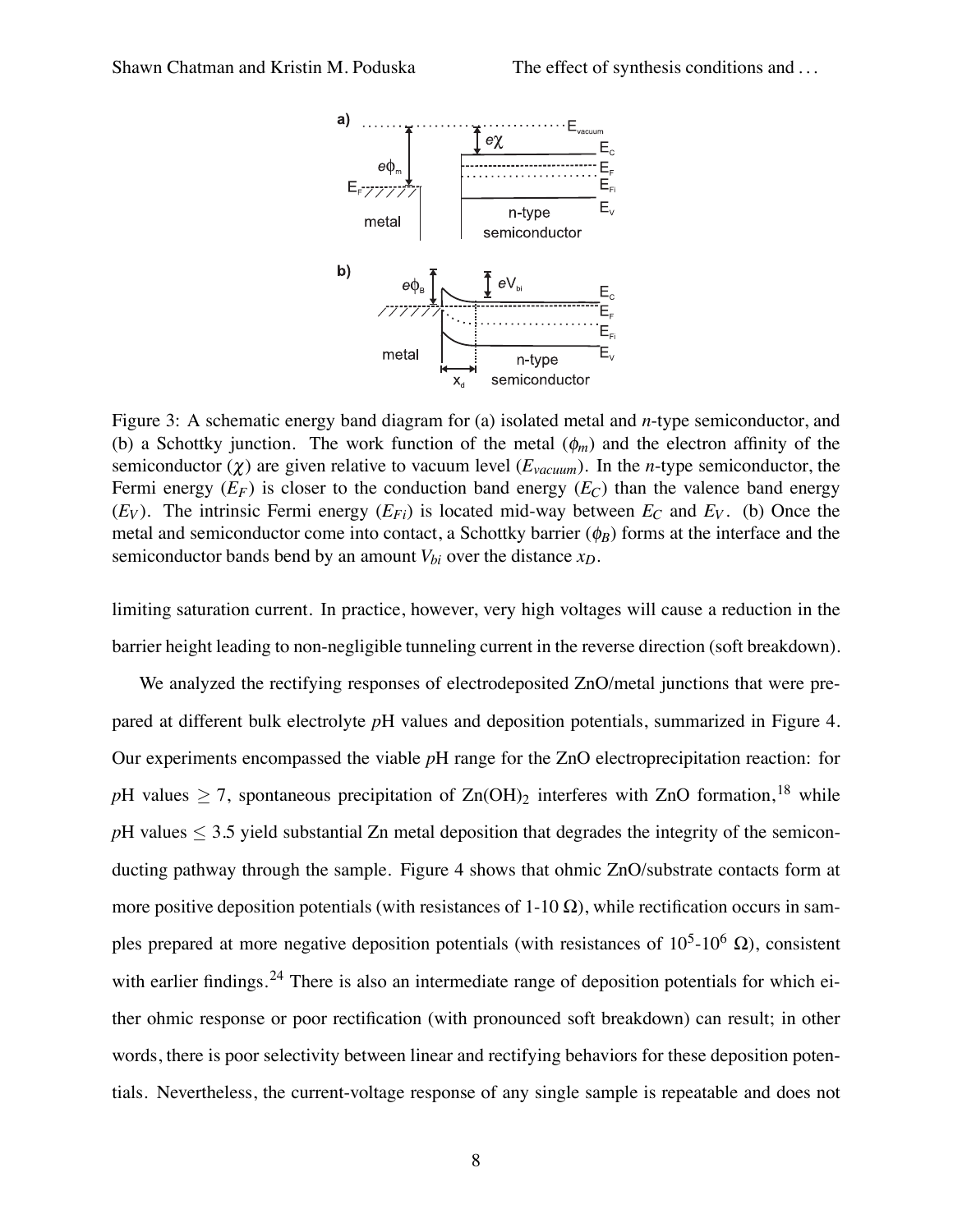

Figure 4: The deposition potential ranges for forming ohmic or rectifying ZnO/metal junctions depend on electrolyte *p*H. In all cases, there is a range of voltages for which there is poor selectivity between Schottky and ohmic responses.

change over time. A comparison of representative rectifying responses for samples prepared from electrolytes with different *p*H values is shown in Figure 5.



Figure 5: Representative *I–V* sweeps on electrodeposited ZnO Schottky junctions show stronger rectification and less soft breakdown with an increase in deposition electrolyte *p*H from 4.0 to 6.5. A representative *I–V* curve for *p*H 7.0 would coincide with the data for *p*H 6.5, so it is omitted for clarity.

There are several factors that likely contribute to the inferior quality of the rectifying responses at the intermediate deposition potentials; all are linked to conditions that can perturb the formation of the Zn-rich ZnO/substrate interface that causes the rectifying junction behavior. First, a more acidic bulk electrolyte *p*H will shift the Nernst potentials of the nitrate reduction (Eq. 1)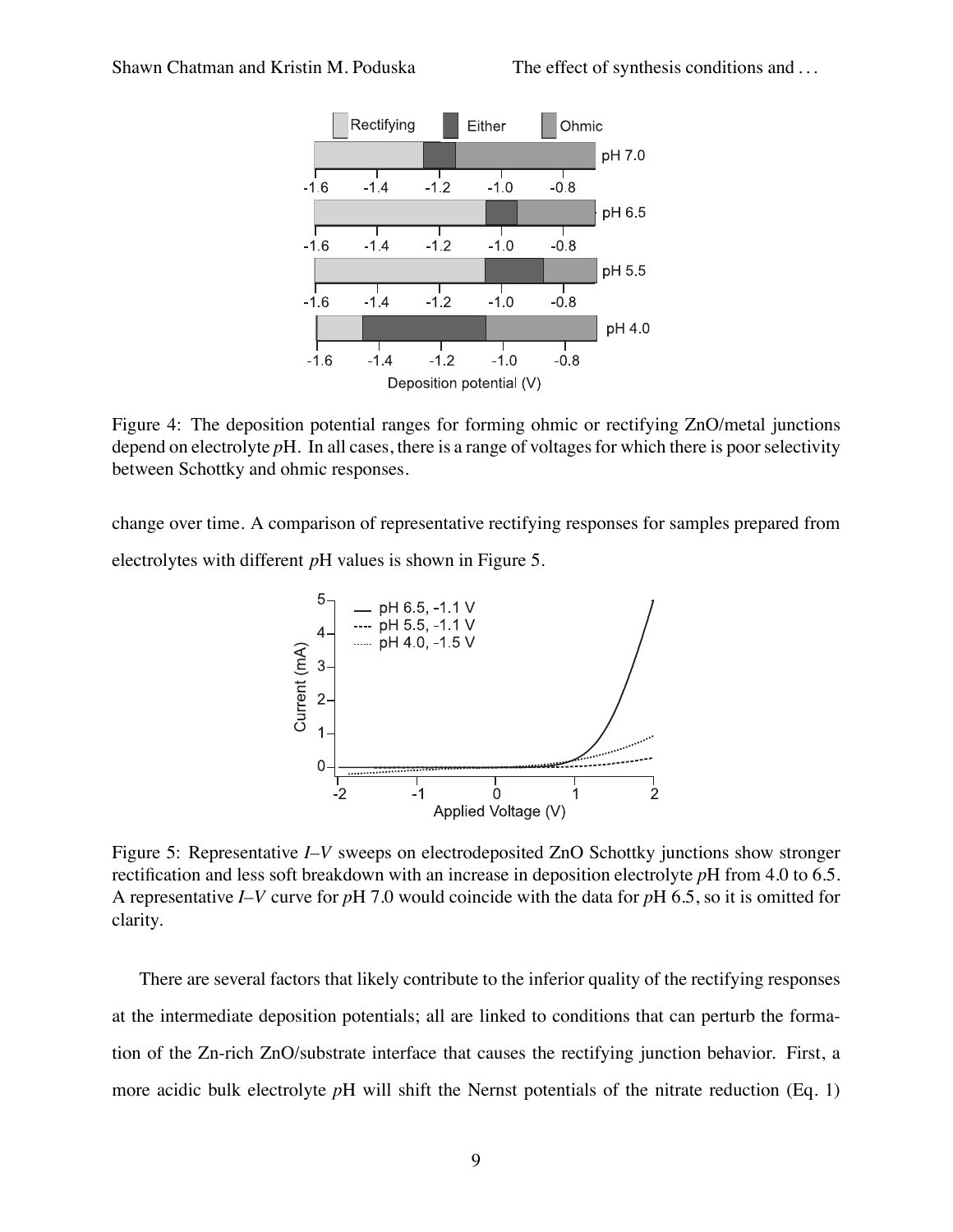and hydrogen evolution reactions to more positive values. Assuming a fixed deposition potential, these Nernst potential changes lead to an increased rate of OH<sup>−</sup> production near the working electrode surface, and these more alkaline conditions would promote ZnO formation. However, acidic electrolytes also promote metal formation, independent of these Nernst potential changes. The competition between these two factors (localized *p*H increase to favor ZnO formation, and acidic bulk *pH* to favor Zn metal formation) at the initial stages of electrodeposit formation could lead to differences in the Zn content at the ZnO/substrate interface among different samples. SEM and EDX investigations show that these compositional changes appear to be confined to within 50 nm of the ZnO/substrate interface, which corresponds to a very small fraction of the overall electrodeposit (thicknesses  $\sim 2 \mu m$ ). Thus, XRD measurements that probe the entire sample would not be expected to show evidence of significant Zn content, consistent with Figure 1.

For a more quantitative comparison, *p*H-dependent rectification data (like those shown in Figure 5) were fit to the Schottky relation given in Equation 3.

$$
J = A^* T^2 \exp\left(\frac{-e\Phi_B}{kT}\right) \exp\left(\frac{e(V - IR)}{nkT}\right)
$$
 (3)

This expression describes the idealized exponential increase in forward current with increasing forward bias voltage,  $27-29$  where *J* is current density, *e* is the electron charge, *I* is current, *k* is Boltzmann's constant, *V* is voltage, *R* is the series resistance, *T* is temperature, *n* is the ideality factor, and  $A^*$  is Richardson's constant (32 A/cm<sup>2</sup>K<sup>2</sup>). Table 1 provides a summary of Schottky barrier heights and ideality values determined by fitting collected data to Equation 3. Also included are rectifying ratios, which give the relative magnitudes of the forward bias  $(+2 V)$  and reverse bias (-2 V) currents.

A linearized form of the Schottky equation has also been used by others to extract the ideality and Schottky barrier from the linear portion of the *I–V* curve before significant forward current flows.  $30$ 

$$
\ln(J) = \frac{e}{nkT}(V - IR) - \frac{e\Phi_B}{nkT} + \ln(A^* T^2)
$$
 (4)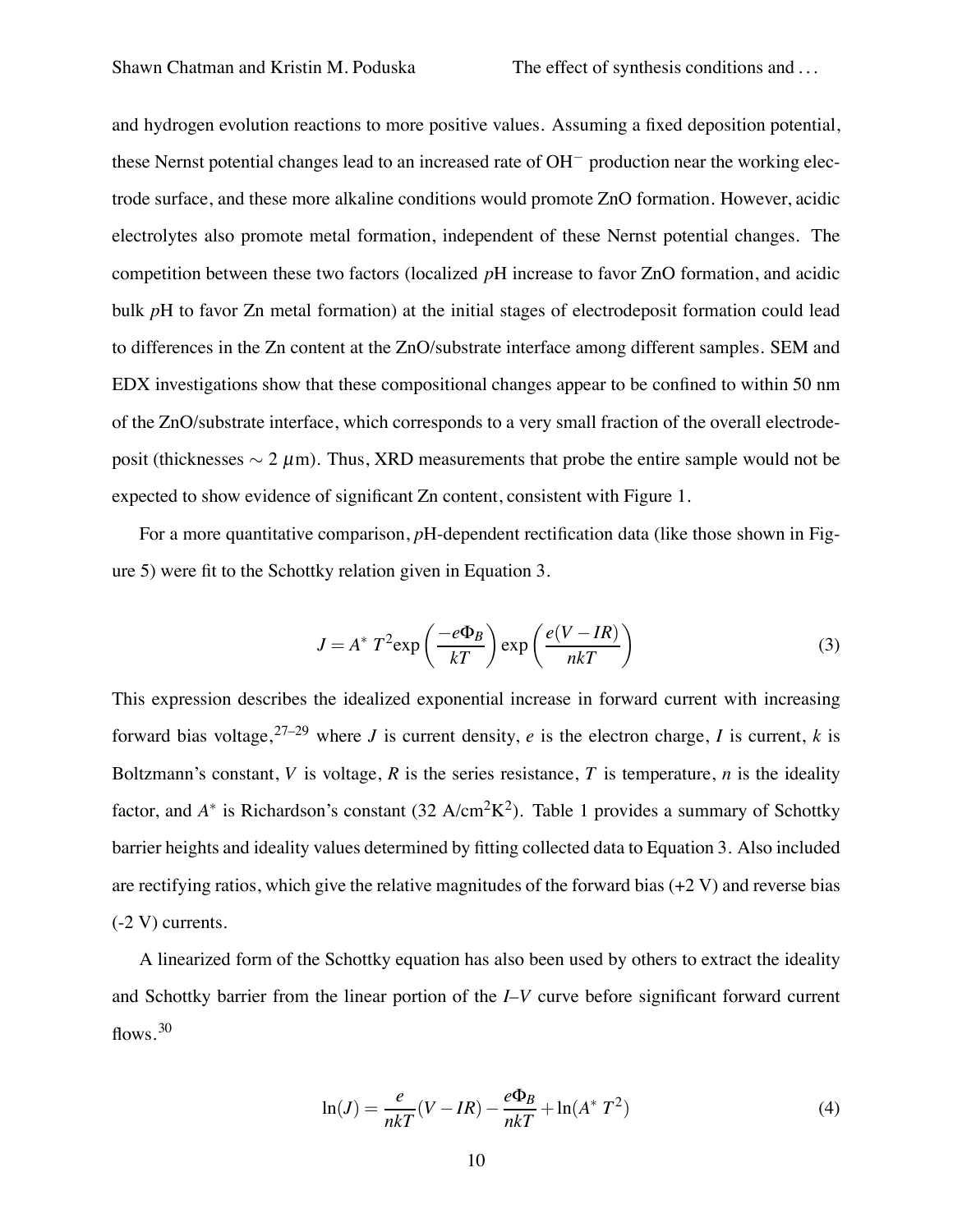Table 1: Data obtained from fitting rectifying current-voltage responses in samples prepared from electrolytes with different *p*H values to the ideal Schottky equation. The highest rectifying ratios occur in junctions prepared from electrolytes near neutral *p*H.

| pΗ  | n          | $\Phi_{B0}$                    | rectifying ratio |
|-----|------------|--------------------------------|------------------|
| 4.0 |            | $15 \pm 5 \cdot 0.80 \pm 0.04$ | $6 + 4$          |
| 5.5 |            | $13 \pm 5$   $0.73 \pm 0.05$   | $100 \pm 20$     |
| 6.5 | $13 \pm 5$ | $0.85 \pm 0.03$                | $1000 \pm 200$   |
| 70  | $13 \pm 5$ | $0.85 \pm 0.03$                | $1000 + 200$     |

For our samples, the linearized Schottky analysis technique provided data consistent with the ideal Schottky equation but with larger uncertainties, due in part to fitting fewer data points. Therefore, only data fit to the ideal Schottky equation is included in Table 1.

Rectifying ratios show a dramatic increase for junctions prepared in less acidic deposition electrolytes (Figure 5). Regardless of electrolyte *p*H, Schottky barrier heights for our electrodeposited ZnO junctions compare well with values for junctions synthesized by other methods.<sup>27–29,31</sup> Ideality (*n*) values for all electrodeposited Schottky junctions are greater than 2, indicating multiple conduction pathways.31,32

It is not entirely clear why the more acidic electrolytes yield samples with more soft breakdown and correspondingly lower rectifying ratios. Scrutinizing the XRD data for *p*H-dependent differences in preferred orientation (from peak height comparisons) or particle size (from peak broadening) did not yield an obvious correlation across the entire range of *p*H values studied, nor do optical absorption edge data offer additional insights. However, we did observe that deposits prepared at the most acidic *p*H values (4.0) showed a substantial decrease in the (002) orientation that is widely observed in ZnO electrodeposits.<sup>16–19</sup> We also observe that rectifying junctions prepared from the most acidic electrolytes have the lowest resistances (∼1 Ω at *p*H 4 compared to  $\sim$ 10<sup>5</sup> Ω at *p*H 6.5).

Based on these investigations of junction performance as a function of electrodeposition conditions, we conclude that deposits prepared from *p*H 6.5 electrolytes show the best diode functionality without the risk of spontaneous  $Zn(OH)$ <sub>2</sub> precipitation. Thus, all subsequent data is presented for electrodeposits prepared from electrolytes with this *p*H using a deposition potential of –1.1 V.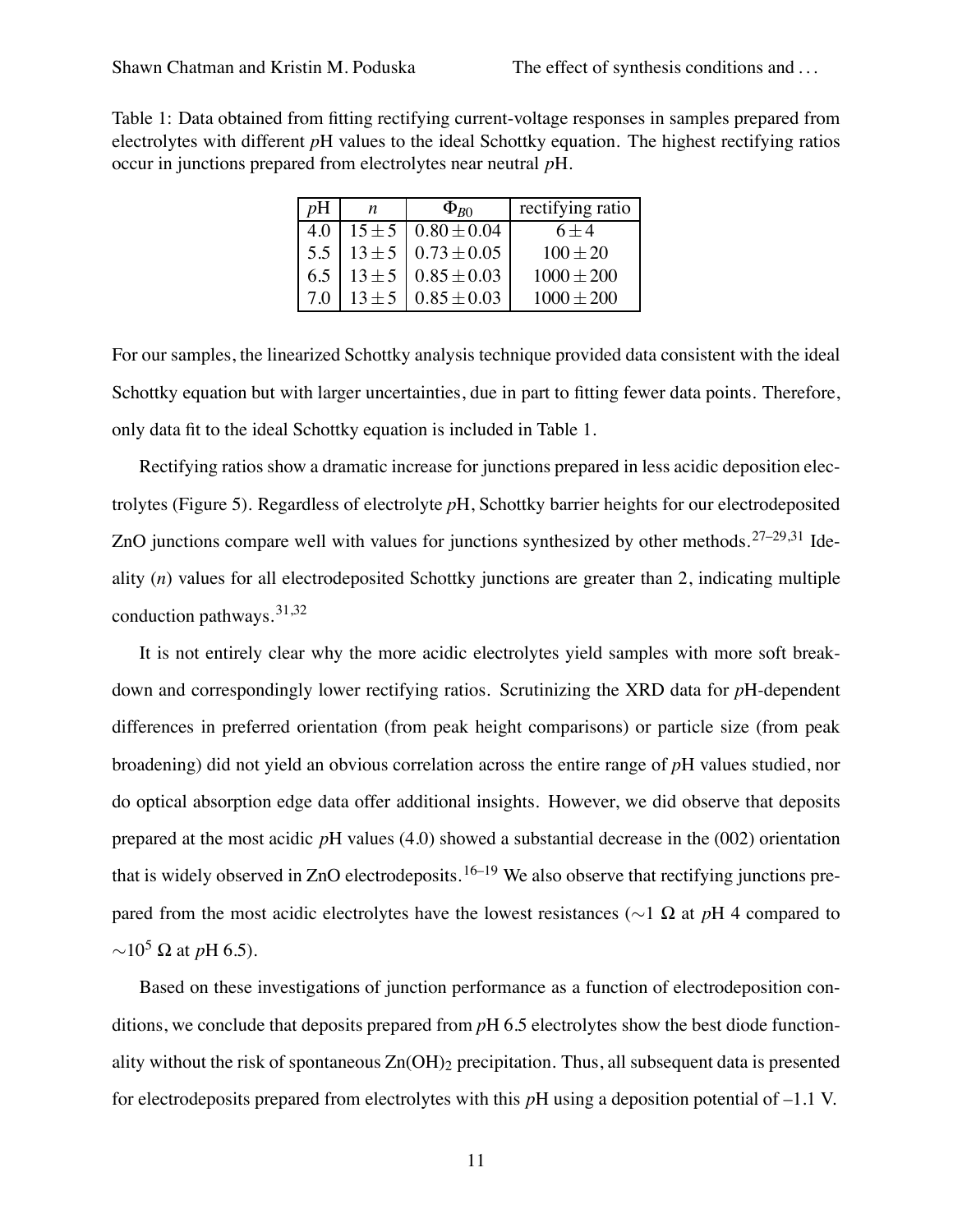#### **Humidity effects on rectification**

Previous studies have indicated that ZnO/CuO based rectifying *pn* junctions, which are operationally similar to Schottky junctions, are sensitive to changes in relative humidity when forward biased.<sup>13</sup> The humidity-dependent responses of this and similar systems<sup>7,11</sup> has been attributed to water electrolysis at the positive and negative sides of the junction. A schematic diagram of the water electrolysis reaction, given in Figure 6a, depicts the oxidation and reduction reactions that occur at the anode and cathode, respectively. For comparison, Figure 6b shows that water vapor can adsorb to the ZnO/air interface, and this water can be electrolyzed when the ohmic compression contact acts as a cathode while the ZnO acts as an anode (foward bias condition).

$$
(at ZnO) 2H2O \leftrightharpoons O2 + 4H+ + 4e-
$$
 (5)

$$
(at metal) 2H^{+} + 2e^{-} \leftrightharpoons H_{2}
$$
\n(6)

The protons generated at the anode diffuse and can be reduced to hydrogen by electrons at the cathode surface. Combining current responses due to the ideal Schottky junction conduction (Equation 3) with the electrolysis-generated proton conduction yields a total current density expression with three components:

$$
J = A^* T^2 \exp\left(\frac{-e\Phi_B}{kT}\right) \exp\left(\frac{e(V - IR)}{nkT}\right) + Ck_f[H_2O]^{\frac{1}{2}}[H^+] - Ck_r[O_2]^{\frac{1}{4}}[H^+].
$$
 (7)

where C is a constant, and  $k_f$  and  $k_r$  are the forward and reverse reaction rates from Equations 5 and 6. The second term in Equation 7 is due to the physisorbed water electrolysis and increases with both humidity and voltage increases. The third term counteracts the forward bias current and is due to the oxygen partial pressure of the system.<sup>13</sup> The rectifying behavior of the Schottky contact ensures that there is little reverse bias current, even in the presence of water electrolysis. We note that relative magnitudes of the protonic conduction, based on electrolysis and charge movement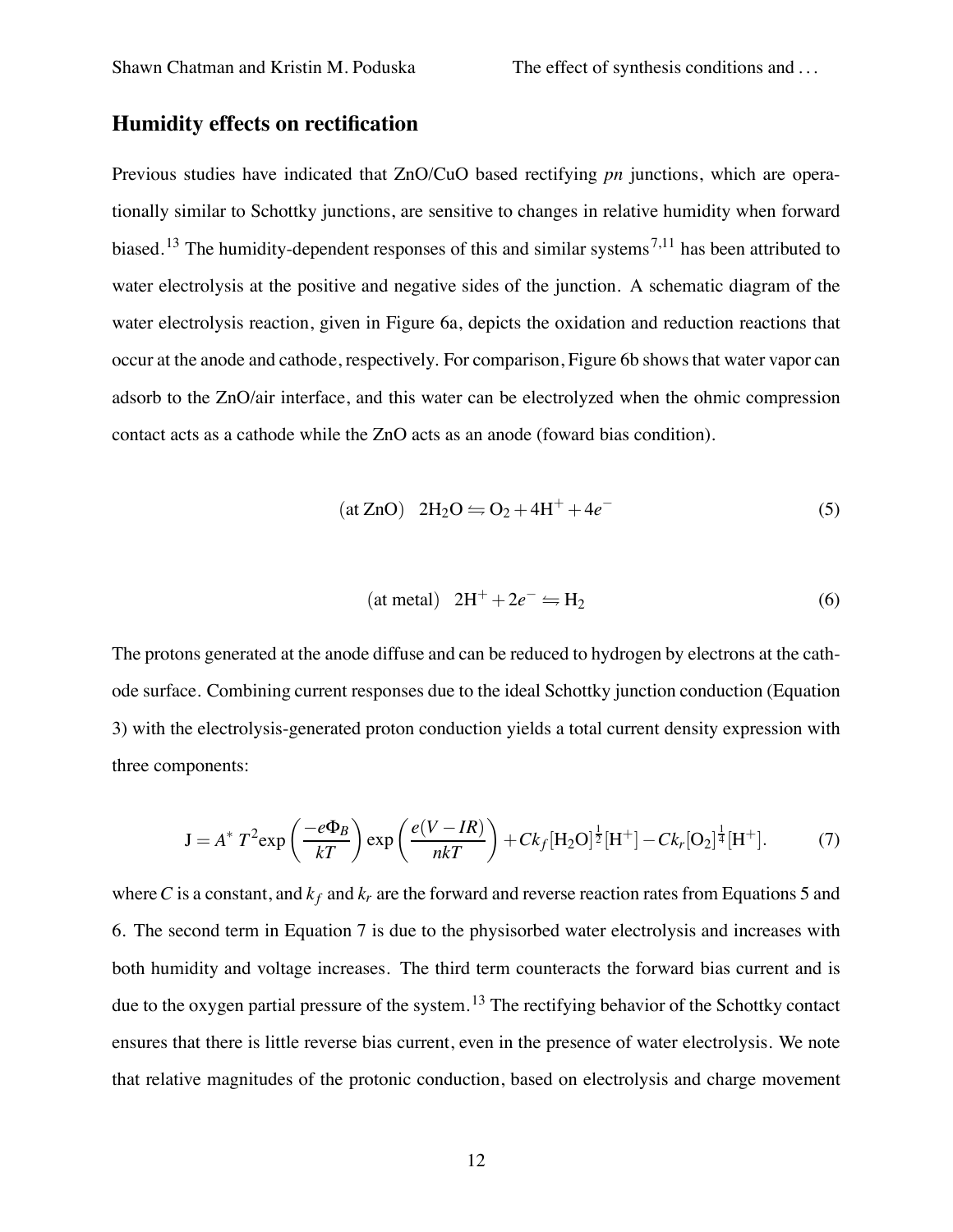

Figure 6: Schematic diagrams illustrate (a) the water electrolysis reaction that can occur between two metal electrodes, and (b) where the water electrolysis reaction occurs in the electrodeposited Schottky junctions (in the water adsorbed at the ZnO/air interface). The corresponding junction energy band diagram (c) emphasizes that the rectifying junction occurs at the ZnO/substrate, while an ohmic contact exists between the ZnO/air interface and the metal compression contact.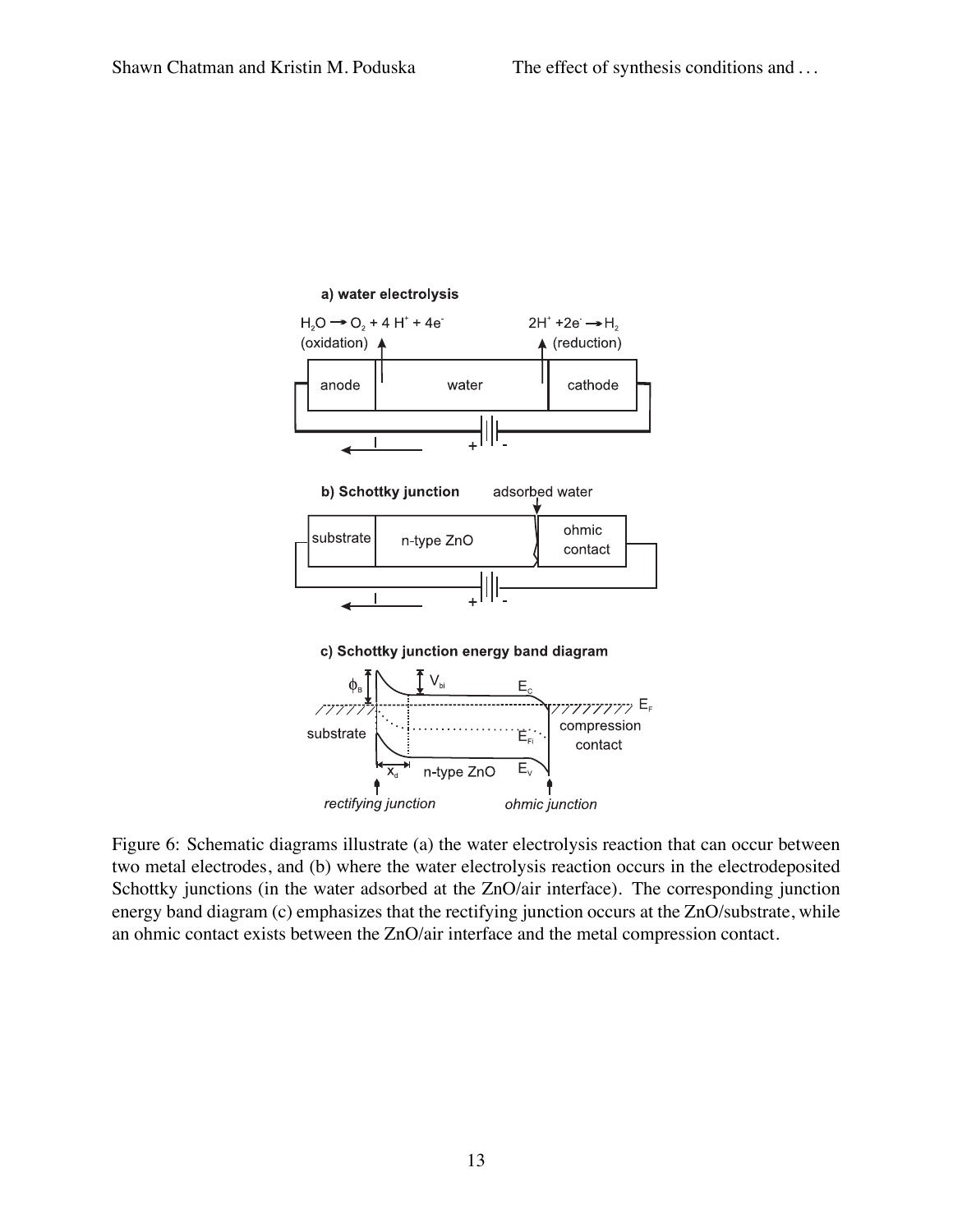through adsorbed water, and the Schottky (thermionic emission) current are dependent on applied bias voltage. In our samples, the current resulting from the electrolysis-generated proton conduction ( $\sim$  10 mA) greatly outweighs the contribution of the Schottky current ( $\sim$  10 – 100 µA). Due to the polycrystalline nature of our samples, grain boundary contributions dominate the electrical resistance of our samples relative to the thickness-dependent resistance of the ZnO itself. This fact, in conjunction with the surface-based water electrolysis mechanism, implies that the details of the ZnO/air interface are more important for the magnitude of the forward current flow (which can vary by an order of magnitude, from 100 to1000  $\mu$ A) than film thickness (with smaller percentage uncertainties of  $1.0 \pm 0.2 \mu$ m).

Figure 7 illustrates the role that humidity plays in the quality of the rectifying response in electrodeposited ZnO Schottky junctions. For low humidities (≤ 50%), Schottky junctions show *I– V* sweeps with minimal signs of soft breakdown at reverse bias and good rectifying ratios (∼1000). However, higher relative humidities lead to noticeable signs of soft breakdown at reverse bias, as well as increased noise at forward bias. At the highest humidities ( $> 70\%$ ), the forward current can also show erratic responses, in both direction and magnitude, to humidity changes. Nevertheless, the ZnO electrodeposits display excellent adherence to the substrate, even with repeated cycling to high (75-95%) relative humidities. There were no other visible signs of sample degradation, such as color changes, <sup>14</sup> upon repeated exposure to high relative humidities and bias voltages.



Figure 7: *I–V* sweeps on electrodeposited Schottky junctions show larger forward bias currents at higher relative humidities.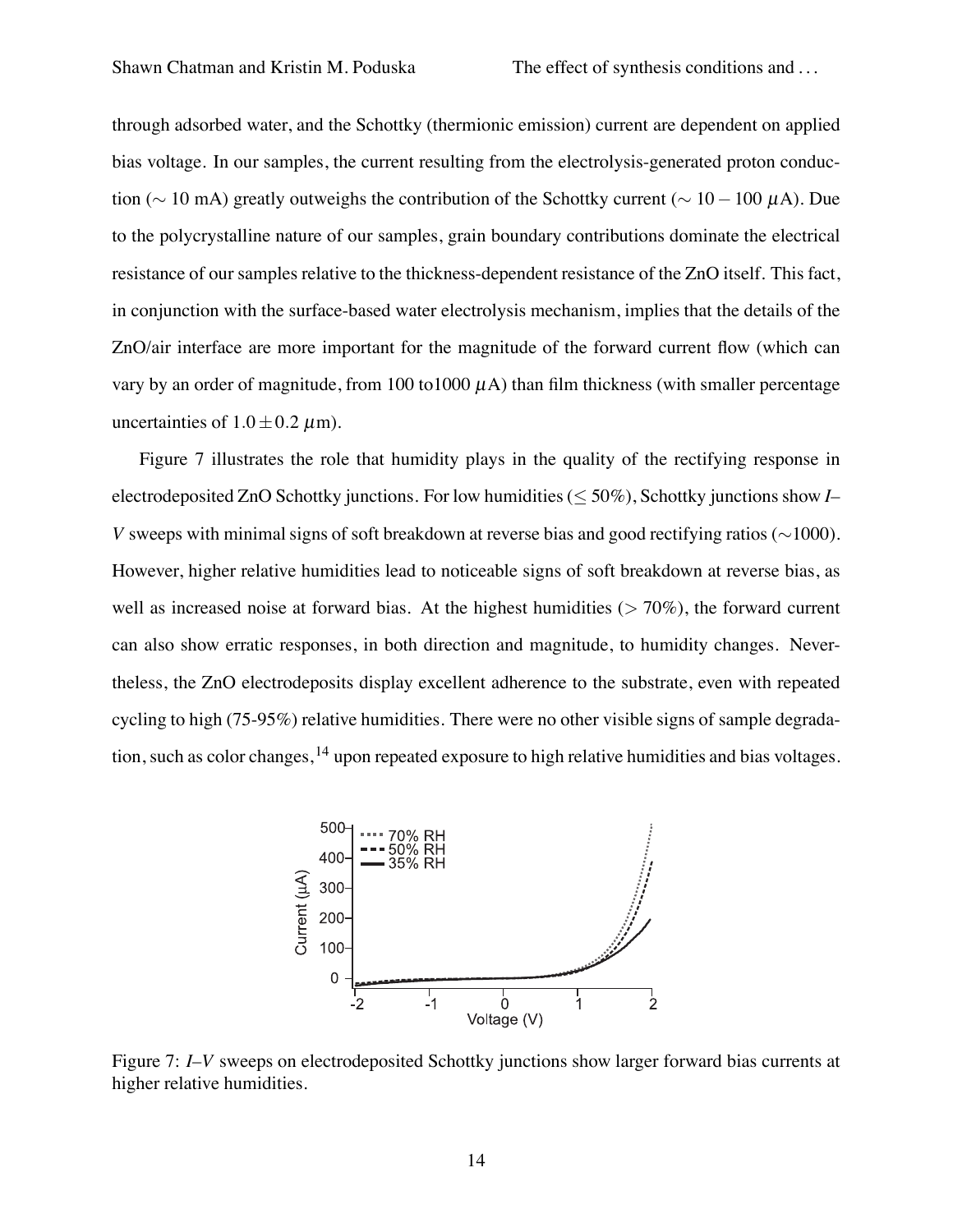While these electrodeposited junctions do exhibit humidity-sensitive *I–V* responses under sweeping voltage conditions for constant relative humidities, they do not function effectively as traditional humidity sensors that operate at a fixed bias voltage in changing relative humidity environments. For example, although abrupt current changes are observed in junctions forward biased at 1–2 V when exposed to intervals of alternating 50% and 80% relative humidities, there is also substantial drift in the current in between these humidity changes. Thus, it is not possible to calibrate the junction so that a specific current indicates a specific relative humidity value. Additional details, including a representative plot of current *vs*. time for junctions exposed to different relative humidities, is provided as Supplemental Information.

For completeness, we note that ohmic electrodeposited ZnO/substrate junctions are also affected by humidity, but the effects are much less pronounced. The humidity-dependent increase in resistance is  $\leq 1\%$  (1–5  $\Omega$ ) for ohmic samples cycled between 15% and 80% relative humidity. In the context of the water electrolysis mechanism described above, proton conduction ( $\sim 10$ ) mA) is negligible compared to the larger currents that can flow through the lower-resistance ohmic samples (400–600 mA at 2 V), leading to a much weaker humidity-related effects.

#### **Surface coating effects on rectification**

Since erratic current responses in our junctions are more prevalent at high relative humidities, it is possible that this problem is due to a dynamic contact area between the ZnO and metal pressure contact as more water vapor adsorbs and begins to condense at the junction for the highest humidity levels. (This effect could be separate from the water electrolysis-based degradation that has been observed in other ZnO-based devices.<sup>14</sup>) To this end, we investigated the effect of thin surface coatings, applied post-electrodeposition, at the ZnO/air interface.

Hydrophobic coatings and materials have been widely studied recently, but there has been little focus on the role that hydrophobicity can play in controlling the electronic response of ceramic rectifying junctions. Some reports have used hydrophobic coatings to preserve the integrity of humidity sensitive polymers.<sup>33,34</sup> Our results suggest that this is an avenue worth investigating to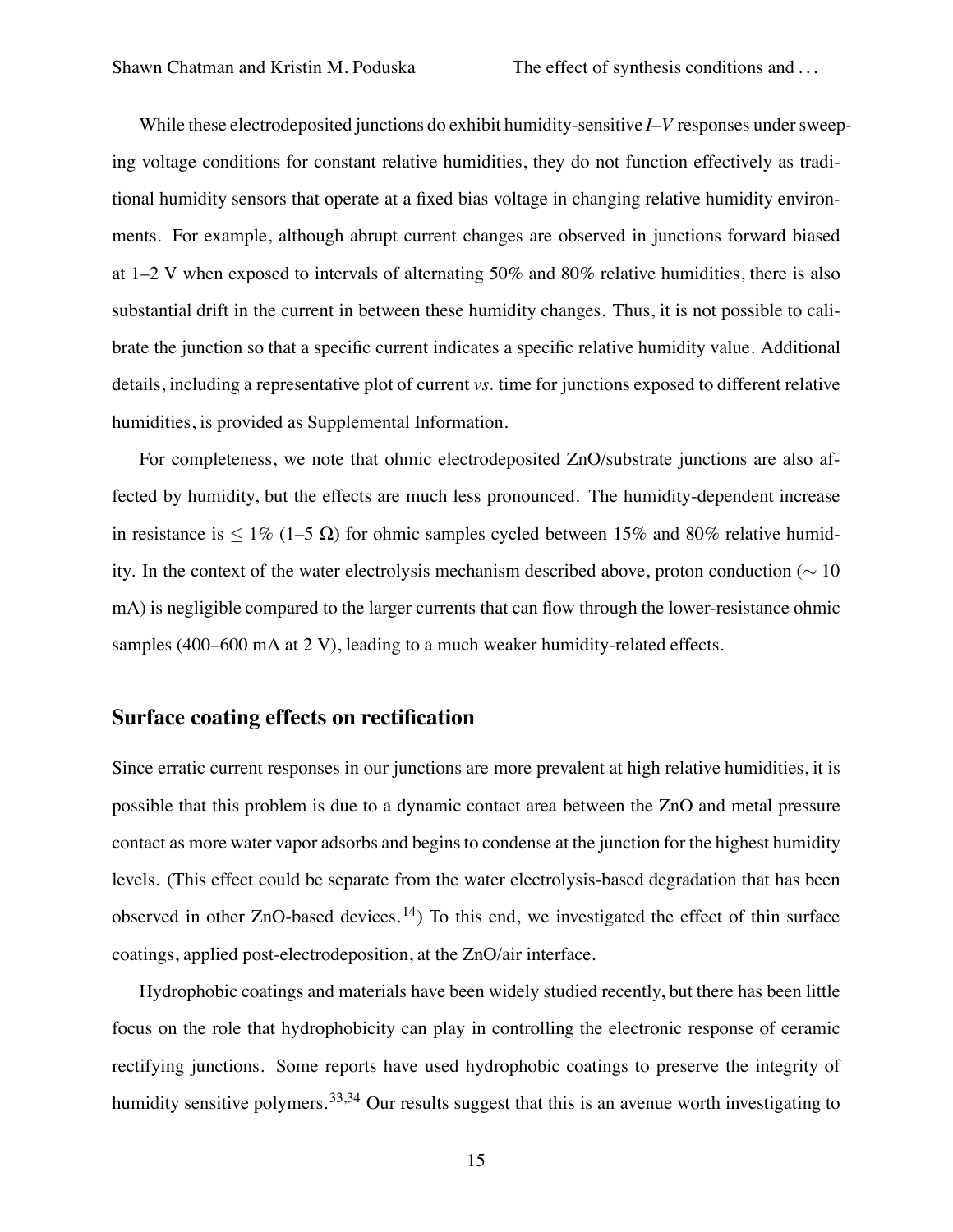control the quality of the rectifying response in junctionsthat may be adversely affected by changes in relative humidity.

We find that adding a hydrophobic coating, to change the way that water adsorbs and condenses the ZnO/air interface, can lead to improved rectifying responses of our junctions. Best results were obtained by applying a thin layer of aliphatic petroleum distillates (Stoddard solvent, mean molecular weight 144 g/mol, dissolved in a 1:10:10 mixture of xylene, propane and butane, Kiwi Outdoor Camp Spray). These layers accentuate the natural hydrophobicity of our ZnO electrodeposits. (This hydrophobicity, consistent with other reports,  $35$  is due in part to the surface roughness of the electrodeposits.<sup>19,24</sup>) Assessments of coating continuity and thickness using AFM showed that the hydrophobic layers appear continuous on length scales greater than  $\sim 100$ nm and typically vary in thickness from 10–60 nm. Pooling of the coating mixture does occur in deep features of the deposit, leading to substantially thicker coatings in some places.

Figure 8 shows that electrodeposits with these coatings exhibit less soft breakdown at high relative humidities (50-70%), and rectifying ratios that are comparable to those observed at lower humidities. At the highest relative humidities ( $> 85\%$ ), it is still possible to observe erratic changes in current, but the magnitude of the changes are much smaller than for uncoated junctions.



Figure 8: Sprayed hydrophobic coatings reduce soft breakdown, except at the highest relative humidity values ( $> 85\%$ ). The inset shows the same data with a smaller current scale to emphasize the rectifying nature of the *I–V* response at 35% RH.

The continuity and thickness of the hydrophobic coating can impact how effectively it sup-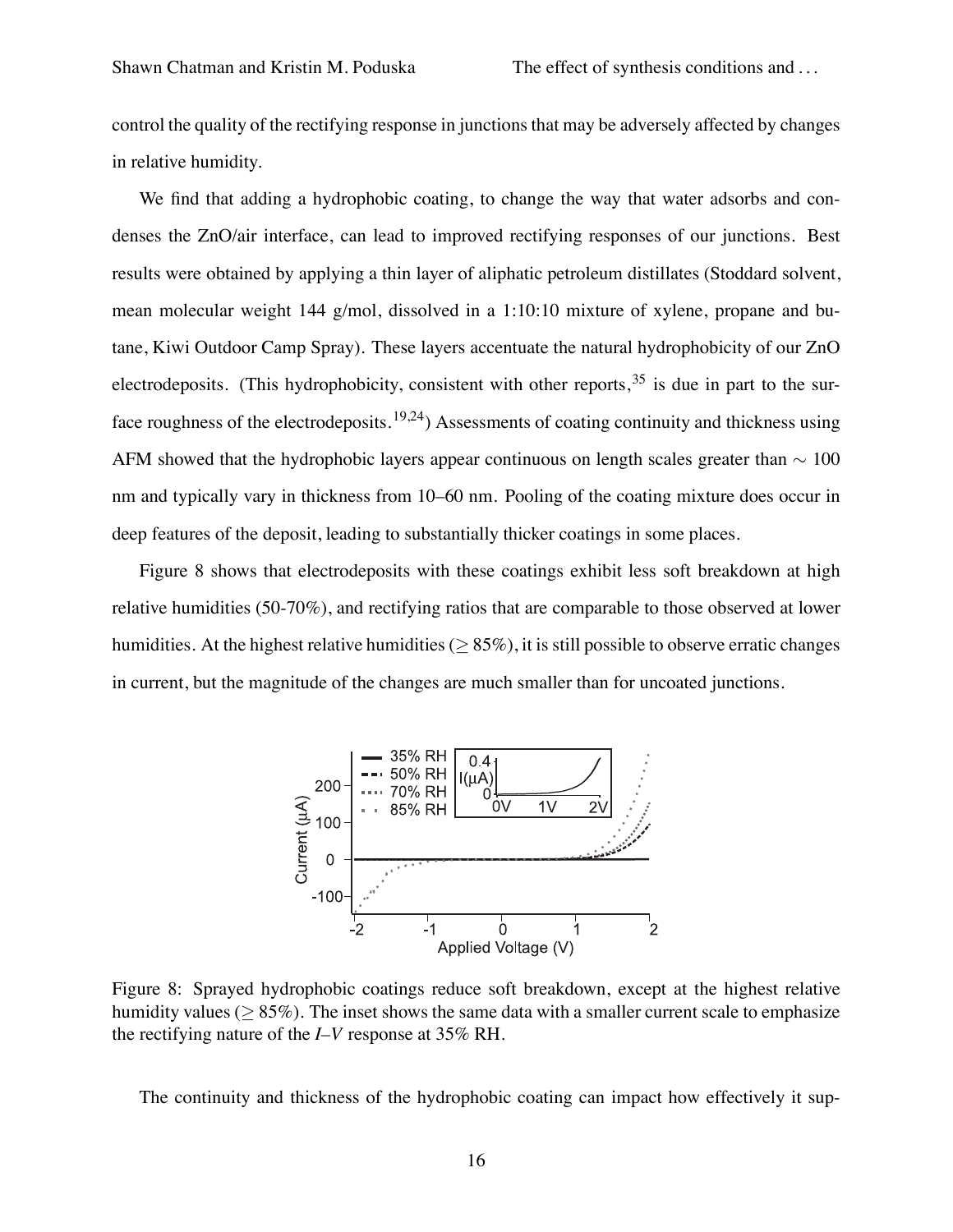Shawn Chatman and Kristin M. Poduska The effect of synthesis conditions and ...

presses soft breakdown in the junctions at higher relative humidities. For example, thin layers of silicone (applied in a manner similar to the petroleum distillates) did not coat the junctions as uniformly, leaving some exposed regions. The corresponding Schottky responses showed somewhat improved rectification over uncoated samples, but more soft breakdown occurred relative to the data shown in Figure 8. In other experiments, more complete electrically insulating coatings were applied by submersing junctions in a solution of 5 mM octadecyltrichlorosilane (OTS) in toluene while confined to a dessicated glove box, following a method reported earlier.<sup>35</sup> This procedure yielded coatings whose continuity and thickness were comparable to the sprayed coatings, according to AFM investigations. However, through-sample resistances were prohibitively high (0.5–50  $M\Omega$ ) and unstable, suggesting that the coatings acted as electrical insulation between the ZnO and metal compression contacts. For all silicone and OTS coated samples, removal of the coatings with ethanol or acetone restored the original rectifying behavior. The current *vs*. time trends during exposure to different relative humidities for representative coated and uncoated junctions is provided as Supplemental Information.

For comparison, we also addressed the effect of metallic coatings that still preserve enough surface roughness to allow the samples to remain hydrophobic. Aluminum ( $65 \pm 15$  nm or  $200 \pm 30$ ) nm thicknesses) were thermally evaporated at  $10^{-3}$  torr onto rectifying ZnO deposits. After coating, sample resistances fell from  $\sim 10^6 \Omega$  to  $\sim 1 \Omega$ , eliminating the rectifying responses. Although cross-section SEM shows that our films are largely continuous, these resistance measurements suggest that aluminum may permeate pinholes in the film (Figure 2a), bypassing the conduction pathway through the bulk ZnO and effectively short-circuiting the Schottky junction. Aluminum could also be in contact with the ZnO depletion layer, which would adversely affect the desired Schottky band bending at the ZnO/metal substrate interface.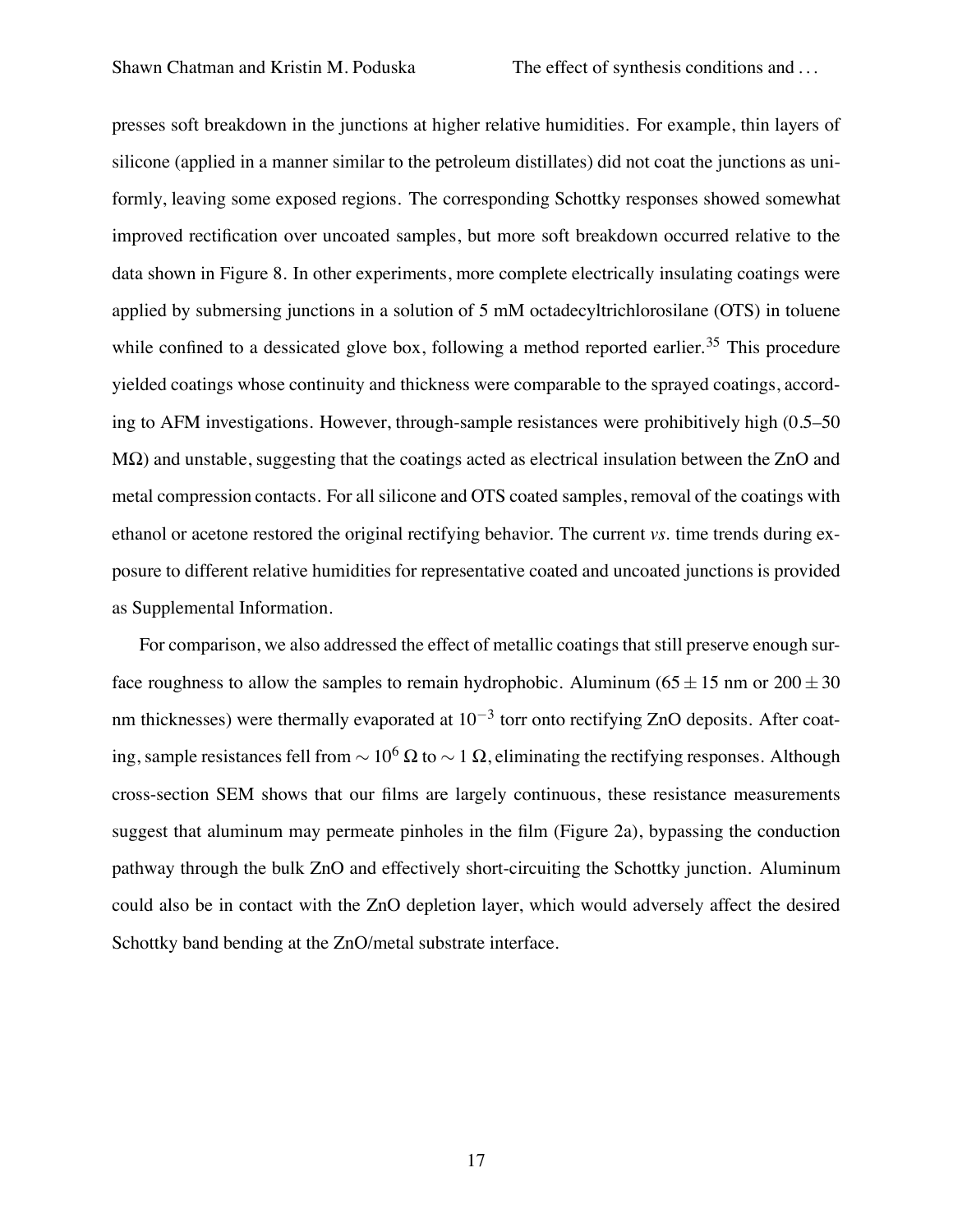#### **Conclusions**

The quality of the rectifying responses in electrodeposited ZnO/metal junctions, including the magnitude of currents during forward bias and soft breakdown effects during reverse bias, can be optimized by adjusting the deposition potential and the bulk electrolyte *p*H. These two parameters can be used to control the propensity to form the Zn-rich interface (during the initial stages of film growth) that causes the rectifying behavior. Additionally, hydrophobic coatings at the ZnO/air interface can further decrease soft breakdown and improve the rectifying ratios at moderate relative humidities, if the coatings are both continuous and do not electrically insulate the ZnO from the ohmic compression contact. We expect that this use of post-deposition surface coatings could be relevant for other inorganic materials and devices whose electronic operation is degraded in humid or wet environments.

#### **Acknowledgement**

We thank H. Gillespie (XRD) and M. Schaffer (SEM/EDX) for use of instrument facilities at Memorial University of Newfoundland, and L. Emberley for assistance with sample preparation. We also acknowledge financial support from the Natural Science and Engineering Resource Council (Canada), Canada Foundation for Innovation New Opportunities Fund, and Memorial University of Newfoundland.

#### **Supporting Information Available**

Current *vs*. time trends during exposure to different relative humidities for representative coated and uncoated Schottky junctions. This material is available free of charge via the Internet at http://pubs.acs.org.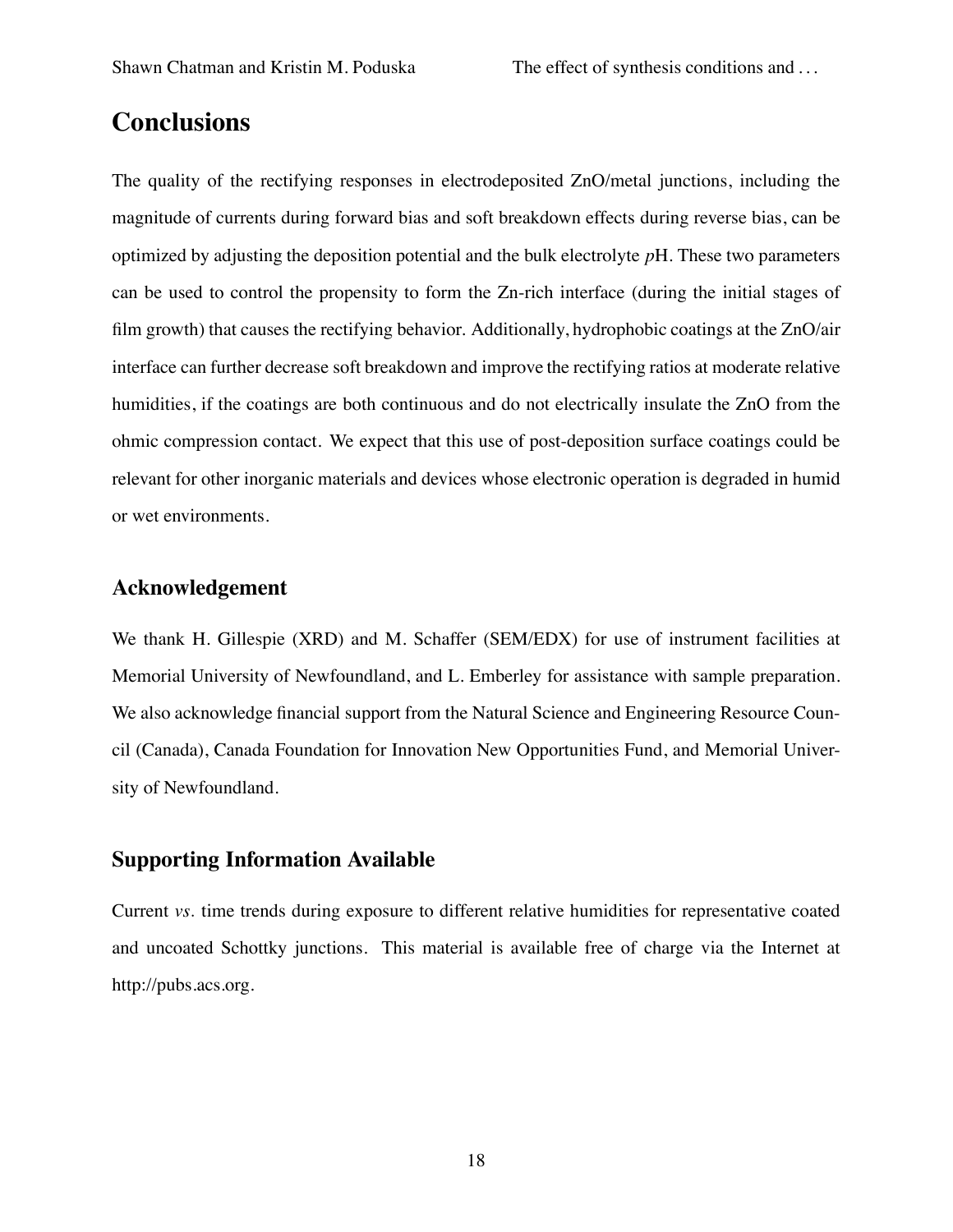#### **References**

- (1) Özgür, Ü.; Alivov, Y. I.; Liu, C.; Teke, A.; Reshchikov, M. A.; Dogan, S.; Avrutin, V.; ˘ Cho, S.-J.; Morkoç, H. *J. Appl. Phys.* **2005,** 98, 041301/1-103.
- (2) Fortunato, E.; Barquinha, P.; Pimentel, A.; Gonçalves, A.; Marques, A.; Pereira, L.; Martins, R. *Thin Solid Films* **2005,** 487, 205–211.
- (3) Wager, J. F. *Science* **2003,** 300, 1245–1246.
- (4) Schmidt-Mende, L.; MacManus-Driscoll, J. L. *Mater. Today* **2007,** 10, 40–48.
- (5) Barsan, N.; Koziej, D.; Weimar, U. *Sens. Actuators B* **2007,** 121, 18–35.
- (6) Batzill, M.; Diebold, U. *Phys. Chem. Chem. Phys.* **2007,** 9, 2307–2318.
- (7) Chen, Z.; Lu, C. *Sensor Lett.* **2005,** 3, 274–295.
- (8) Lee, C.-Y.; Lee, G.-B. *Sensor Lett.* **2005,** 3, 1–15.
- (9) Fenner, R.; Zdankiewicz, E. *IEEE Sensors J.* **2001,** 1, 309–317.
- (10) Traversa, E.; Bearzotti, A. *Sens. Actuators B* **1995,** 23, 181-186.
- (11) Kulwicki, B. M. *J. Am. Ceram. Soc.* **1991,** 74, 697–708.
- (12) Chakrapani, V.; Angus, J. C.; Anderson, A. B.; Wolter, S. D.; Stoner, B. R.; Sumanasekera, G. U. *Science* **2007,** 318, 1424–1430.
- (13) Yoo, D. J.; Park, S. J. *J. Electrochem. Soc.* **1996,** 143, L89–L91.
- (14) Chen, W.-P.; Chan, H. L. W. *J. Am. Ceram. Soc.* **2002,** 85, 1625-1627.
- (15) Izaki, M.; Omi, T. *Appl. Phys. Lett.* **1996,** 68, 2439-2440.
- (16) Yoshida, T.; Komatsu, D.; Shimokawa, N.; Minoura, H. *Thin Solid Films* **2004,** 451-452, 166-169.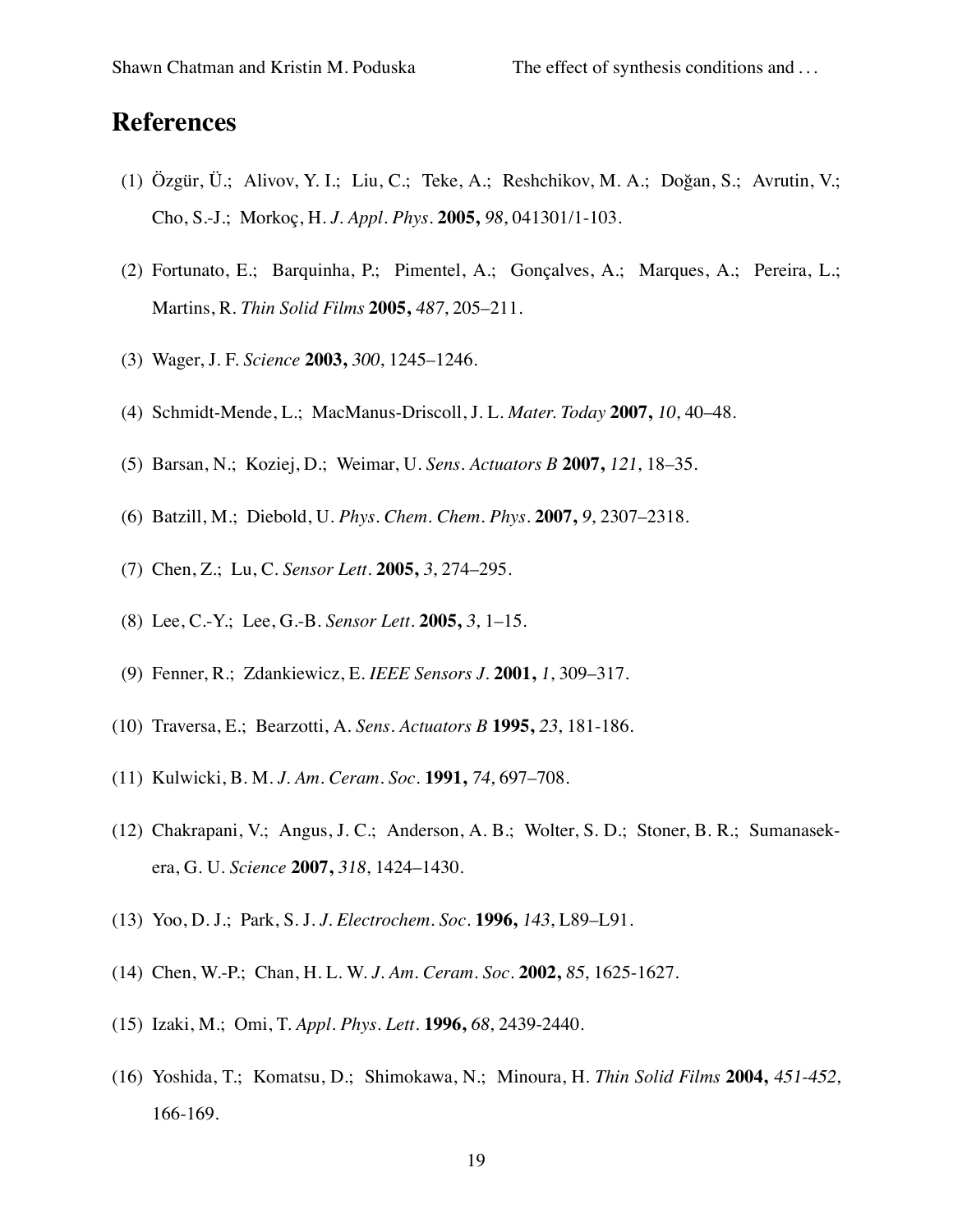- (17) Lincot, D. *Thin Solid Films* **2005,** 487, 40–48.
- (18) Limmer, S. J.; Kulp, E. A.; Switzer, J. A. *Langmuir* **2006,** 22, 10535–10539.
- (19) Ren, T.; Baker, H. R.; Poduska, K. M. *Thin Solid Films* **2007,** 515, 7976–7983.
- (20) Zhang, D. K.; Liu, Y. C.; Liu, Y. L.; Yang, H. *Physica B* **2004,** 351, 178–183.
- (21) Katayama, J.; Ito, K.; Matsuoka, M.; Tamaki, J. *J. Appl. Electrochem.* **2004,** 34, 687–692.
- (22) Mondal, A.; Mukherjee, N.; Bhar, S. K. *Mater. Lett.* **2006,** 60, 1748–1752.
- (23) Izaki, M.; Shinagawa, T.; Mizuno, K.-T.; Ida, Y.; Inaba, M.; Tasaka, A. *J. Phys. D: Appl. Phys.* **2007,** 40, 3326–3329.
- (24) Chatman, S.; Ryan, B. J.; Poduska, K. M. *Appl. Phys. Lett.* **2008,** 92, 012103/1-3.
- (25) Joint Commission on Powder Diffraction Standards International Centre for Diffraction Data., "Powder Diffraction File", Newtown Square, PA, U.S.A, www.icdd.com, 2003.
- (26) Wager, J. F. *Thin Solid Films* **2008,** 516, 1755–1764.
- (27) Oh, M.-S.; Hwang, D.-K.; Lim, J.-H.; Choi, Y.-S.; Park, S.-J. *Appl. Phys. Lett.* **2007,** 91, 042109/1-3.
- (28) Kim, S.-H.; Kim, H.-K.; Seong, T.-Y. *Appl. Phys. Lett.* **2005,** 86, 112101/1-3.
- (29) Liang, S.; Sheng, H.; Liu, Y.; Huo, Z.; Lu, Y.; Shen, H. *J. Cryst. Growth* **2001,** 225, 110-113.
- (30) Gupta, R. K.; Singh, R. A. *Mater. Sci. Semicond. Process.* **2004,** 7, 83–87.
- (31) Brillson, L. J.; Mosbacker, H. L.; Hetzer, M. J.; Strzhemechny, Y.; Jessen, G. H.; Look, D. C.; Cantwell, G.; Zhang, J.; Song, J. J. *Appl. Phys. Lett.* **2007,** 90, 102116/1- 3.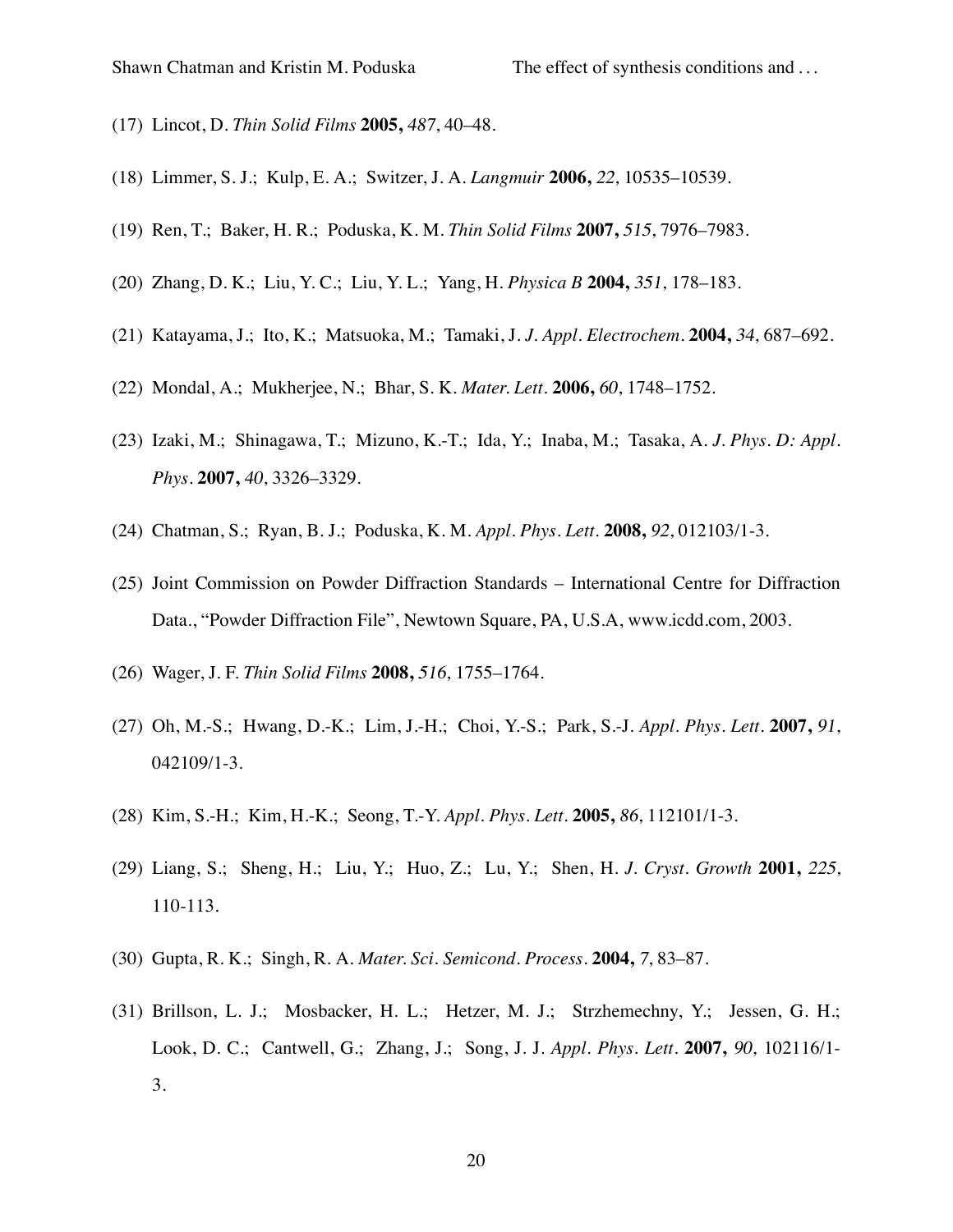- (32) Newton, M. C.; Firth, S.; Warburton, P. A. *Appl. Phys. Lett.* **2006,** 89, 072104/1-3.
- (33) Lv, X.; Li, Y.; Hong, L.; Luo, D.; Yang, M. *Sens. Actuators B* **2007,** 124, 347–351.
- (34) Ueda, M.; Nakamura, K.; Tanaka, K.; Kita, H.; Okamoto, K. *Sens. Actuators B* **2007,** 127, 463-470.
- (35) Badre, C.; Pauporte, T.; Turmine, M.; Dubot, P.; Lincot, D. ´ *Physica E* **2008,** 40, 2454–2456.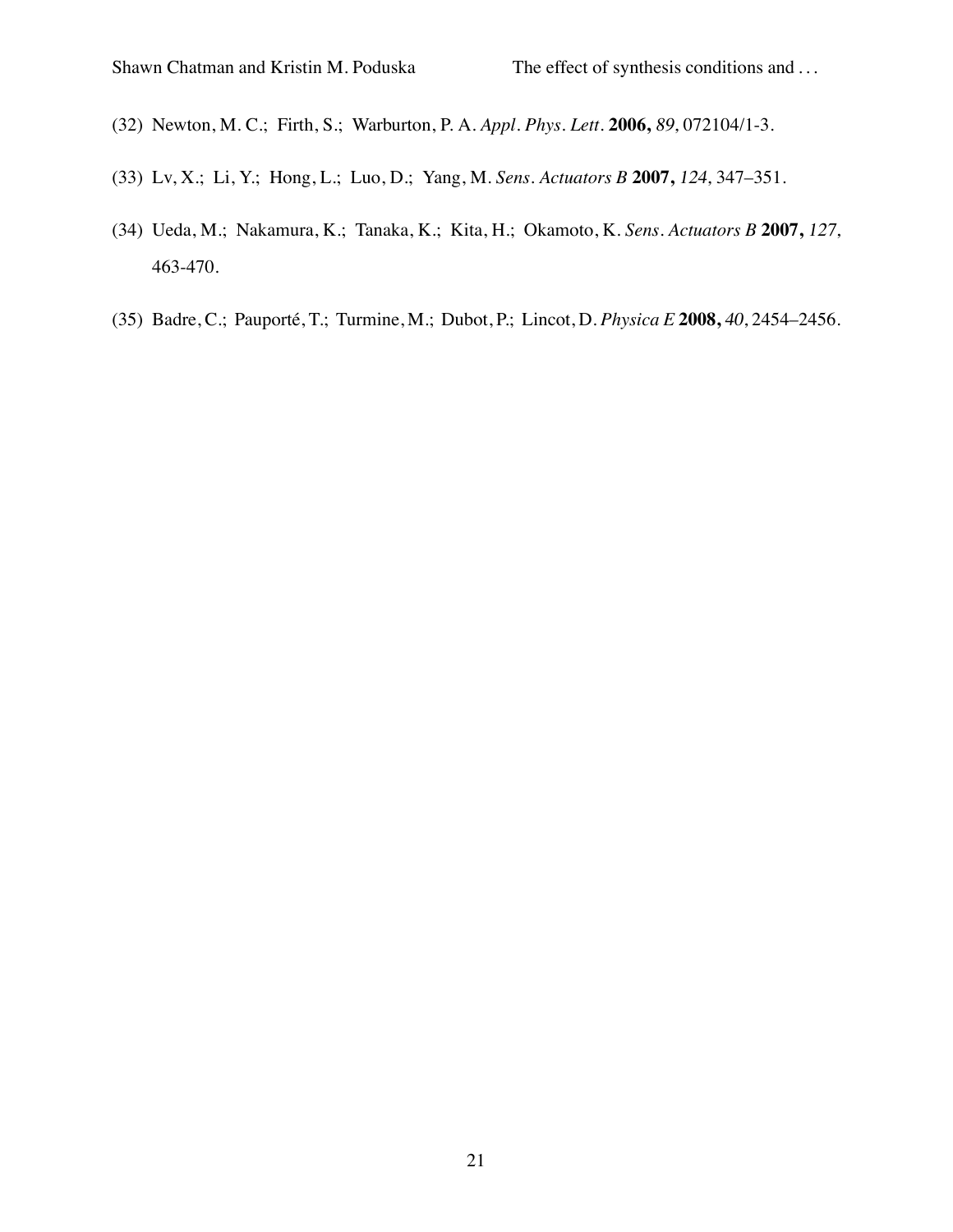

### **Table of Contents graphic**